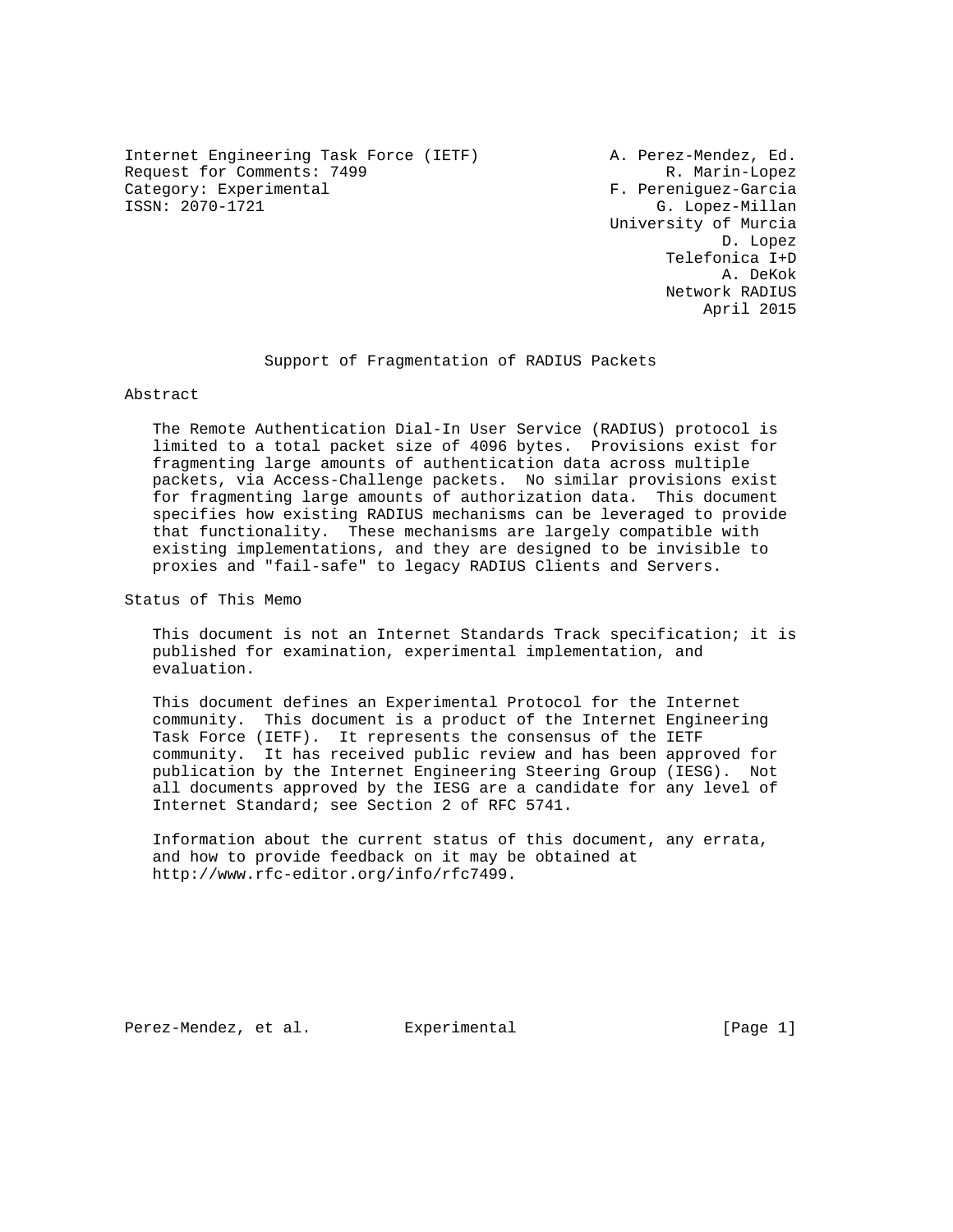## Copyright Notice

 Copyright (c) 2015 IETF Trust and the persons identified as the document authors. All rights reserved.

 This document is subject to BCP 78 and the IETF Trust's Legal Provisions Relating to IETF Documents

 (http://trustee.ietf.org/license-info) in effect on the date of publication of this document. Please review these documents carefully, as they describe your rights and restrictions with respect to this document. Code Components extracted from this document must include Simplified BSD License text as described in Section 4.e of the Trust Legal Provisions and are provided without warranty as described in the Simplified BSD License.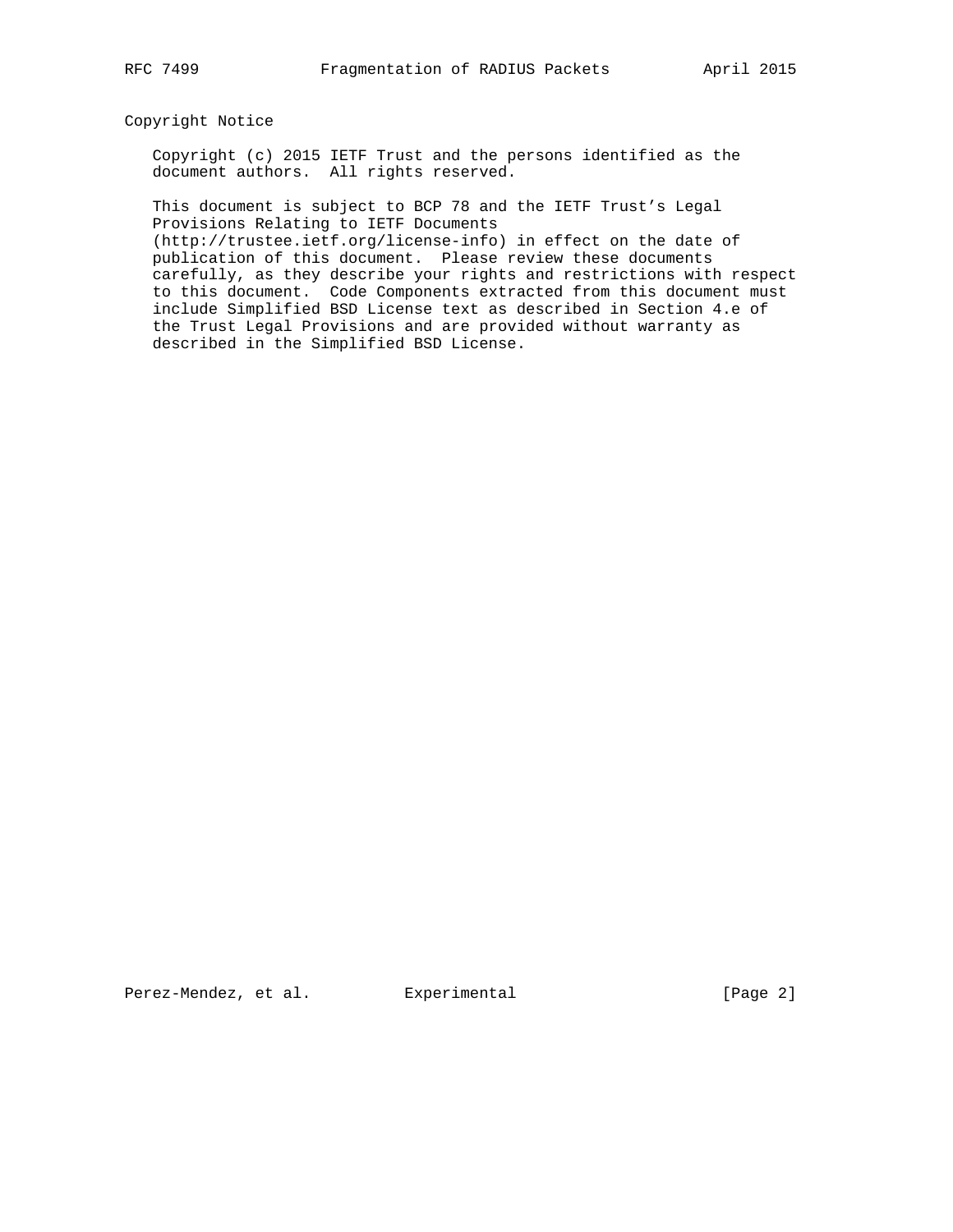# Table of Contents

|  | 8.4. Rebuilding the Original Large Packet 25                      |
|--|-------------------------------------------------------------------|
|  | 9. New T Flag for the Long Extended Type Attribute Definition  26 |
|  |                                                                   |
|  |                                                                   |
|  | 10.2. Proxy-State-Length Attribute 28                             |
|  |                                                                   |
|  |                                                                   |
|  |                                                                   |
|  |                                                                   |
|  |                                                                   |
|  |                                                                   |
|  |                                                                   |
|  | 12.3. Proxying Based on User-Name 32                              |
|  |                                                                   |
|  |                                                                   |
|  |                                                                   |
|  |                                                                   |
|  |                                                                   |
|  |                                                                   |
|  |                                                                   |
|  |                                                                   |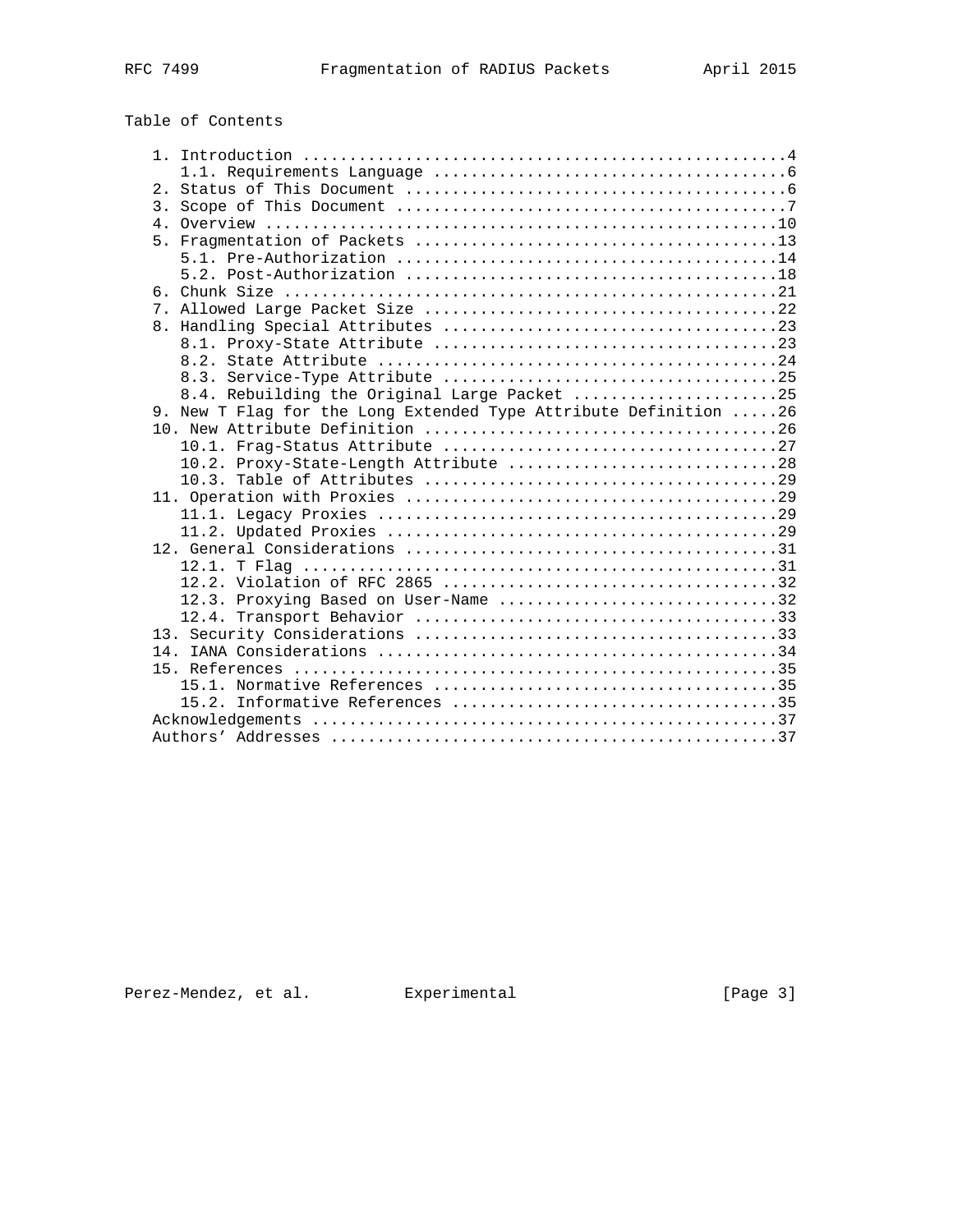## 1. Introduction

 The RADIUS [RFC2865] protocol carries authentication, authorization, and accounting information between a RADIUS Client and a RADIUS Server. Information is exchanged between them through RADIUS packets. Each RADIUS packet is composed of a header, and zero or more attributes, up to a maximum packet size of 4096 bytes. The protocol is a request/response protocol, as described in the operational model ([RFC6158], Section 3.1).

 The intention of the above packet size limitation was to avoid UDP fragmentation as much as possible. Back then, a size of 4096 bytes seemed large enough for any purpose. Now, new scenarios are emerging that require the exchange of authorization information exceeding this 4096-byte limit. For instance, the Application Bridging for Federated Access Beyond web (ABFAB) IETF working group defines the transport of Security Assertion Markup Language (SAML) statements from the RADIUS Server to the RADIUS Client [SAML-RADIUS]. This assertion is likely to be larger than 4096 bytes.

 This means that peers desiring to send large amounts of data must fragment it across multiple packets. For example, RADIUS-EAP [RFC3579] defines how an Extensible Authentication Protocol (EAP) exchange occurs across multiple Access-Request / Access-Challenge sequences. No such exchange is possible for accounting or authorization data. [RFC6158], Section 3.1 suggests that exchanging large amounts of authorization data is unnecessary in RADIUS. Instead, the data should be referenced by name. This requirement allows large policies to be pre-provisioned and then referenced in an Access-Accept. In some cases, however, the authorization data sent by the RADIUS Server is large and highly dynamic. In other cases, the RADIUS Client needs to send large amounts of authorization data to the RADIUS Server. Neither of these cases is met by the requirements in [RFC6158]. As noted in that document, the practical limit on RADIUS packet sizes is governed by the Path MTU (PMTU), which may be significantly smaller than 4096 bytes. The combination of the two limitations means that there is a pressing need for a method to send large amounts of authorization data between RADIUS Client and Server, with no accompanying solution.

Perez-Mendez, et al. Experimental [Page 4]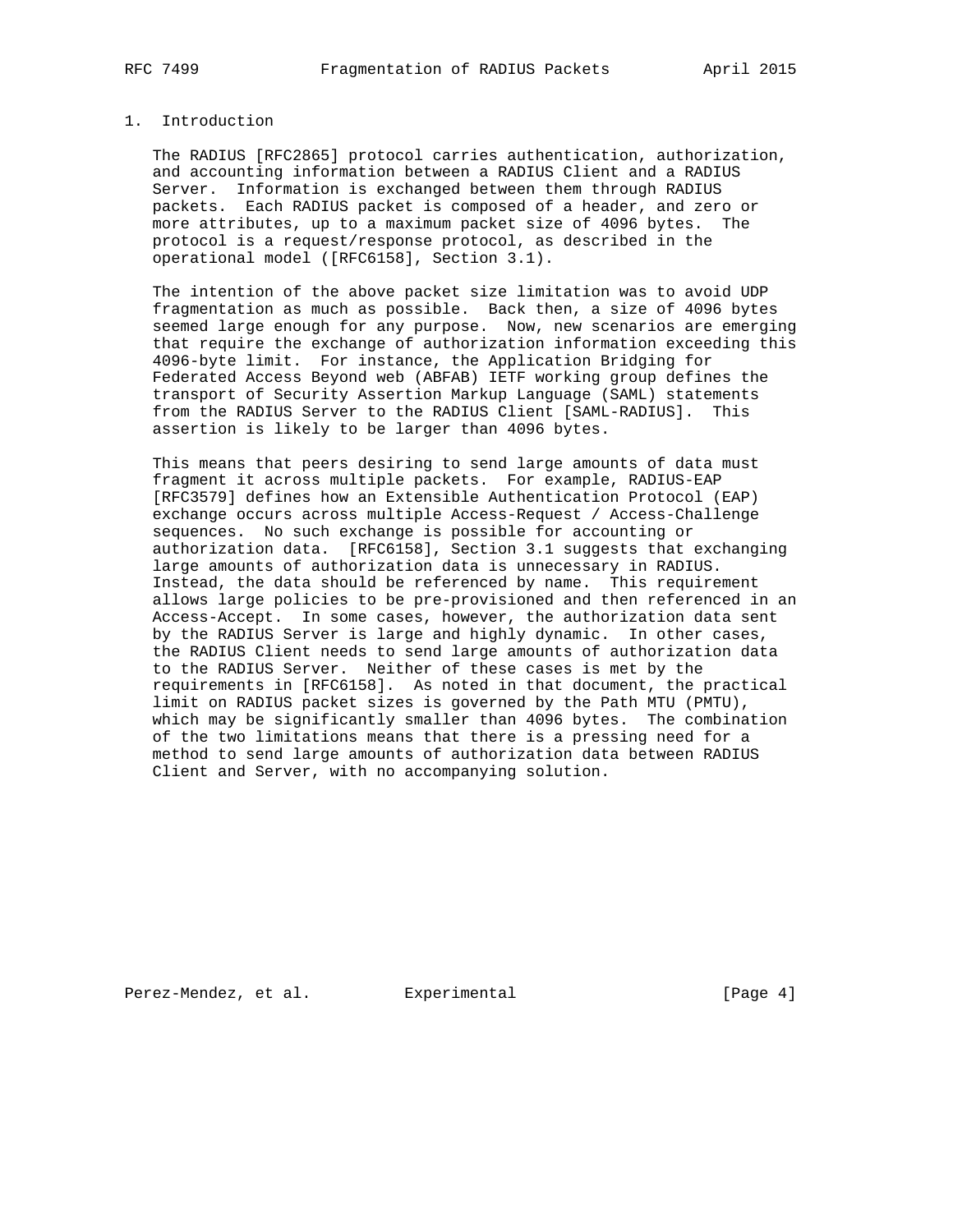[RFC6158], Section 3.1 recommends three approaches for the transmission of large amounts of data within RADIUS. However, they are not applicable to the problem statement of this document for the following reasons:

- o The first approach (utilization of a sequence of packets) does not talk about large amounts of data sent from the RADIUS Client to a RADIUS Server. Leveraging EAP (request/challenge) to send the data is not feasible, as EAP already fills packets to PMTU, and not all authentications use EAP. Moreover, as noted for the NAS-Filter-Rule attribute ([RFC4849]), this approach does not entirely solve the problem of sending large amounts of data from a RADIUS Server to a RADIUS Client, as many current RADIUS attributes are not permitted in Access-Challenge packets.
- o The second approach (utilization of names rather than values) is not usable either, as using names rather than values is difficult when the nature of the data to be sent is highly dynamic (e.g., a SAML statement or NAS-Filter-Rule attributes). URLs could be used as a pointer to the location of the actual data, but their use would require them to be (a) dynamically created and modified, (b) securely accessed, and (c) accessible from remote systems. Satisfying these constraints would require the modification of several networking systems (e.g., firewalls and web servers). Furthermore, the setup of an additional trust infrastructure (e.g., Public Key Infrastructure (PKI)) would be required to allow secure retrieval of the information from the web server.
- o PMTU discovery does not solve the problem, as it does not allow the sending of data larger than the minimum of (PMTU or 4096) bytes.

 This document provides a mechanism to allow RADIUS peers to exchange large amounts of authorization data exceeding the 4096-byte limit by fragmenting it across several exchanges. The proposed solution does not impose any additional requirements to the RADIUS system administrators (e.g., need to modify firewall rules, set up web servers, configure routers, or modify any application server). It maintains compatibility with intra-packet fragmentation mechanisms (like those defined in [RFC3579] or [RFC6929]). It is also transparent to existing RADIUS proxies, which do not implement this specification. The only systems needing to implement this RFC are the ones that either generate or consume the fragmented data being transmitted. Intermediate proxies just pass the packets without changes. Nevertheless, if a proxy supports this specification, it may reassemble the data in order to examine and/or modify it.

Perez-Mendez, et al. Experimental [Page 5]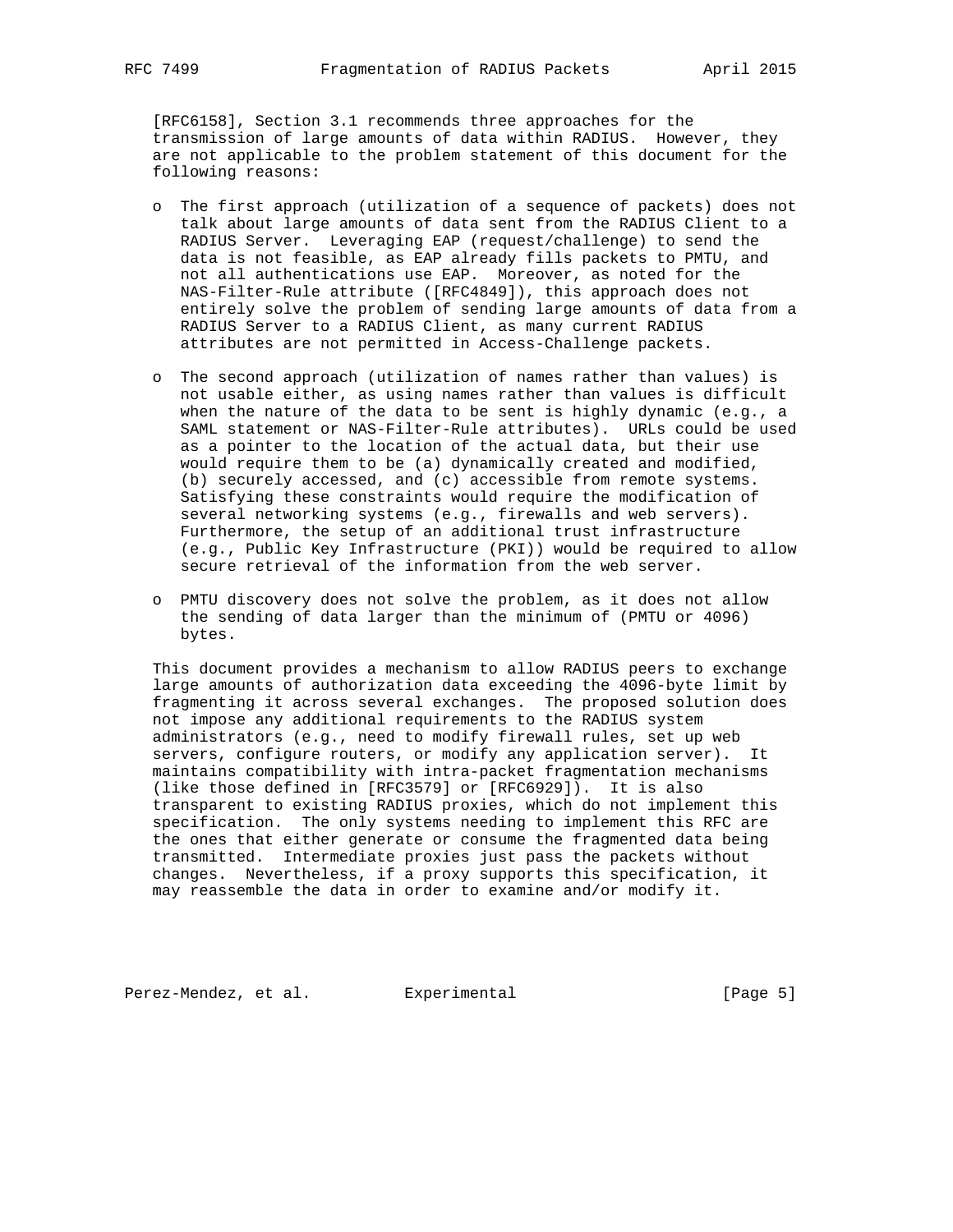A different approach to deal with RADIUS packets above the 4096-byte limit is described in [RADIUS-Larger-Pkts], which proposes to extend RADIUS over TCP by allowing the Length field in the RADIUS header to take values up to 65535 bytes. This provides a simpler operation, but it has the drawback of requiring every RADIUS proxy in the path between the RADIUS Client and the RADIUS Server to implement the extension as well.

## 1.1. Requirements Language

 The key words "MUST", "MUST NOT", "REQUIRED", "SHALL", "SHALL NOT", "SHOULD", "SHOULD NOT", "RECOMMENDED", "MAY", and "OPTIONAL" in this document are to be interpreted as described in RFC 2119 [RFC2119]. When these words appear in lower case, they have their natural language meaning.

2. Status of This Document

 This document is an Experimental RFC. It defines a proposal to allow the sending and receiving of data exceeding the 4096-byte limit in RADIUS packets imposed by [RFC2865], without requiring the modification of intermediary proxies.

 The experiment consists of verifying whether the approach is usable in a large-scale environment, by observing the uptake, usability, and operational behavior it shows in large-scale, real-life deployments. In that sense, so far the main use case for this specification is the transportation of large SAML statements defined within the ABFAB architecture [ABFAB-Arch]. Hence, it can be tested wherever an ABFAB deployment is being piloted.

 Besides, this proposal defines some experimental features that will need to be tested and verified before the document can be considered for the Standards Track. The first one of them is the requirement of updating [RFC2865] in order to relax the sentence defined in Section 4.1 of that document that states that "An Access-Request MUST contain either a User-Password or a CHAP-Password or a State." This specification might generate Access-Request packets without any of these attributes. Although all known implementations have chosen the philosophy of "be liberal in what you accept," we need to gain more operational experience to verify that unmodified proxies do not drop these types of packets. More details on this aspect can be found in Section 12.2.

Perez-Mendez, et al. Experimental experimental [Page 6]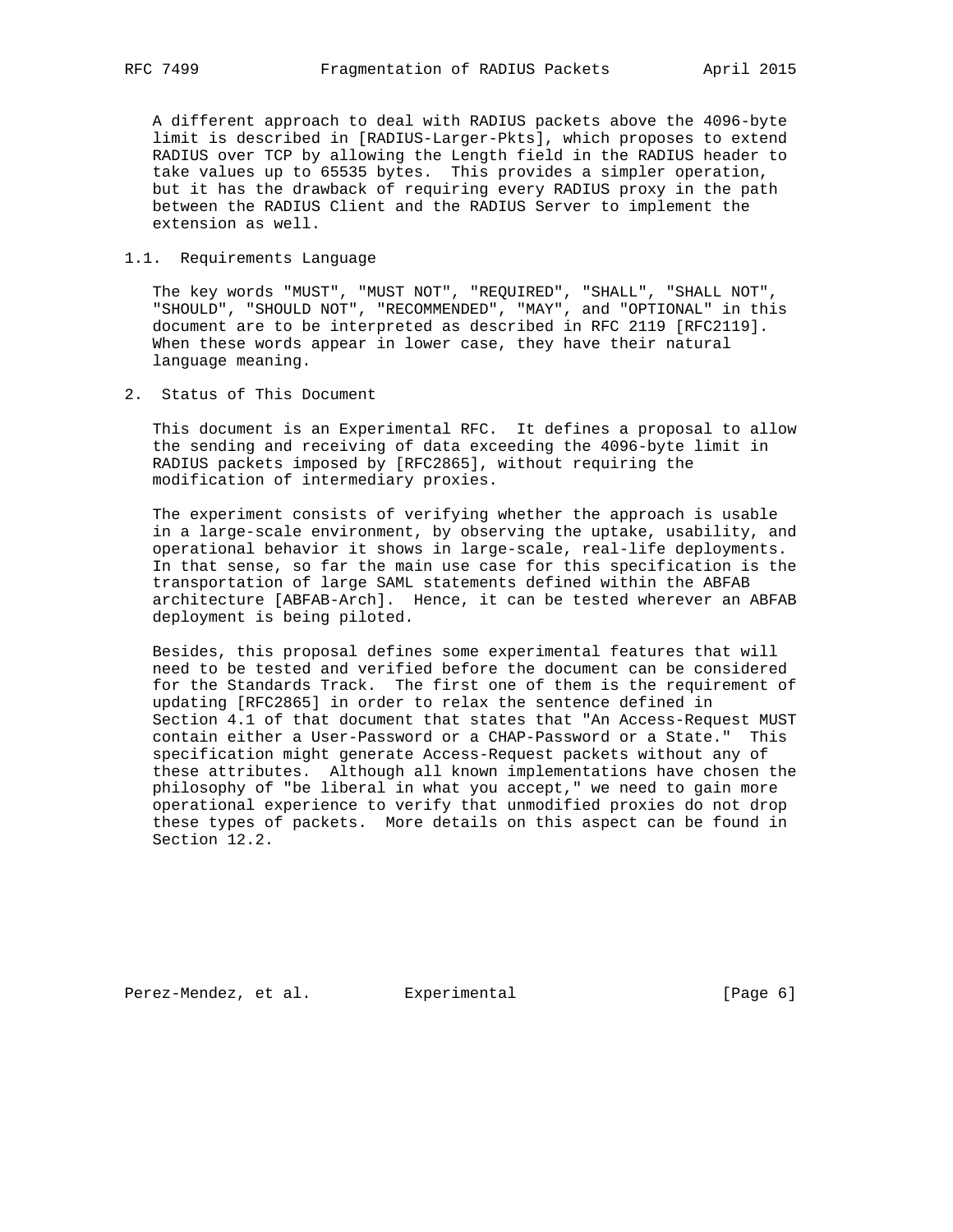Another experimental feature of this specification is that it requires proxies to base their routing decisions on the value of the RADIUS User-Name attribute. Our experience is that this is the common behavior; thus, no issues are expected. However, it needs to be confirmed after using different implementations of intermediate proxies. More details on this aspect can be found in Section 12.3.

 Moreover, this document requires two minor updates to Standards Track documents. First, it modifies the definition of the Reserved field of the Long Extended Type attribute [RFC6929] by allocating an additional flag called the T (Truncation) flag. No issues are expected with this update, although some proxies might drop packets that do not have the Reserved field set to 0. More details on this aspect can be found in Section 12.1.

 The other Standards Track document that requires a minor update is [RFC6158]. It states that "attribute designers SHOULD NOT assume that a RADIUS implementation can successfully process RADIUS packets larger than 4096 bytes," something no longer true if this document advances.

 A proper "Updates" clause will be included for these modifications when/if the experiment is successful and this document is reissued as a Standards Track document.

3. Scope of This Document

 This specification describes how a RADIUS Client and a RADIUS Server can exchange data exceeding the 4096-byte limit imposed by one packet. However, the mechanism described in this specification SHOULD NOT be used to exchange more than 100 kilobytes of data. Any more than this may turn RADIUS into a generic transport protocol, such as TCP or the Stream Control Transmission Protocol (SCTP), which is undesirable. Experience shows that attempts to transport bulk data across the Internet with UDP will inevitably fail, unless these transport attempts reimplement all of the behavior of TCP. The underlying design of RADIUS lacks the proper retransmission policies or congestion control mechanisms that would make it a competitor of TCP.

 Therefore, RADIUS/UDP transport is by design unable to transport bulk data. It is both undesirable and impossible to change the protocol at this point in time. This specification is intended to allow the transport of more than 4096 bytes of data through existing RADIUS/UDP proxies. Other solutions such as RADIUS/TCP MUST be used when a "green field" deployment requires the transport of bulk data.

Perez-Mendez, et al. Experimental extending the same series of the series of the series of  $[Page 7]$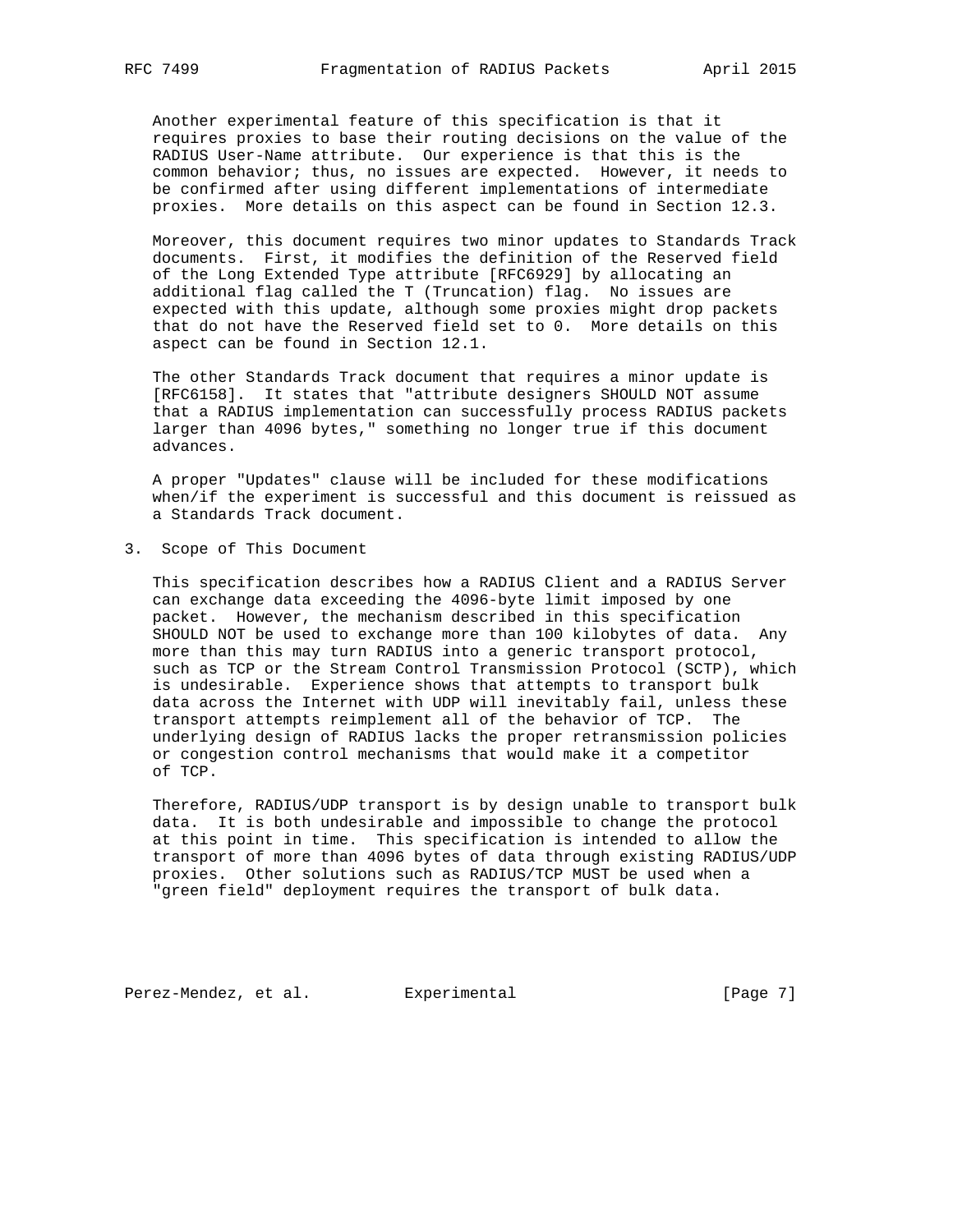Section 7, below, describes in further detail what is considered to be a reasonable amount of data and recommends that administrators adjust limitations on data transfer according to the specific capabilities of their existing systems in terms of memory and processing power.

 Moreover, its scope is limited to the exchange of authorization data, as other exchanges do not require such a mechanism. In particular, authentication exchanges have already been defined to overcome this limitation (e.g., RADIUS-EAP). Moreover, as they represent the most critical part of a RADIUS conversation, it is preferable to not introduce into their operation any modification that may affect existing equipment.

 There is no need to fragment accounting packets either. While the accounting process can send large amounts of data, that data is typically composed of many small updates. That is, there is no demonstrated need to send indivisible blocks of more than 4 kilobytes of data. The need to send large amounts of data per user session often originates from the need for flow-based accounting. In this use case, the RADIUS Client may send accounting data for many thousands of flows, where all those flows are tied to one user session. The existing Acct-Multi-Session-Id attribute defined in [RFC2866], Section 5.11 has been proven to work here.

 Similarly, there is no need to fragment Change-of-Authorization (CoA) [RFC5176] packets. Instead, according to [RFC5176], the CoA client will send a CoA-Request packet containing session identification attributes, along with Service-Type = Additional-Authorization, and a State attribute. Implementations not supporting fragmentation will respond with a CoA-NAK and an Error-Cause of Unsupported-Service.

 The above requirement does not assume that the CoA client and the RADIUS Server are co-located. They may, in fact, be run on separate parts of the infrastructure, or even by separate administrators. There is, however, a requirement that the two communicate. We can see that the CoA client needs to send session identification attributes in order to send CoA packets. These attributes cannot be known a priori by the CoA client and can only come from the RADIUS Server. Therefore, even when the two systems are not co-located, they must be able to communicate in order to operate in unison. The alternative is for the two systems to have differing views of the users' authorization parameters; such a scenario would be a security disaster.

Perez-Mendez, et al. Experimental [Page 8]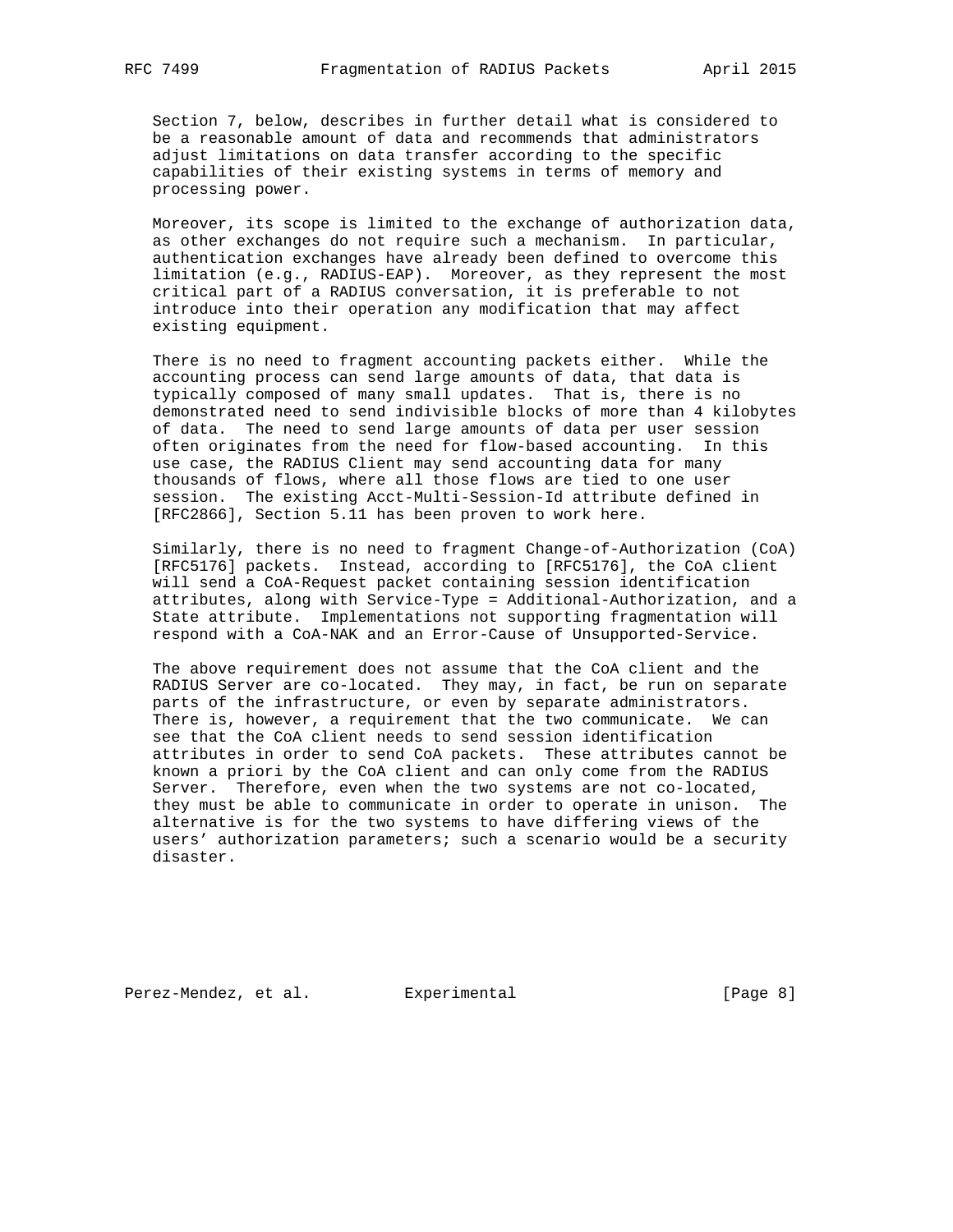This specification does not allow for fragmentation of CoA packets. Allowing for fragmented CoA packets would involve changing multiple parts of the RADIUS protocol; such changes introduce the risk of implementation issues, mistakes, etc.

 Where CoA clients (i.e., RADIUS Servers) need to send large amounts of authorization data to a CoA server (i.e., RADIUS Client), they need only send a minimal CoA-Request packet containing a Service-Type of Authorize Only, as per [RFC5176], along with session identification attributes. This CoA packet serves as a signal to the RADIUS Client that the users' session requires re-authorization. When the RADIUS Client re-authorizes the user via Access-Request, the RADIUS Server can perform fragmentation and send large amounts of authorization data to the RADIUS Client.

 The assumption in the above scenario is that the CoA client and RADIUS Server are co-located, or at least strongly coupled. That is, the path from CoA client to CoA server SHOULD be the exact reverse of the path from RADIUS Client to RADIUS Server. The following diagram will hopefully clarify the roles:



Perez-Mendez, et al. Experimental [Page 9]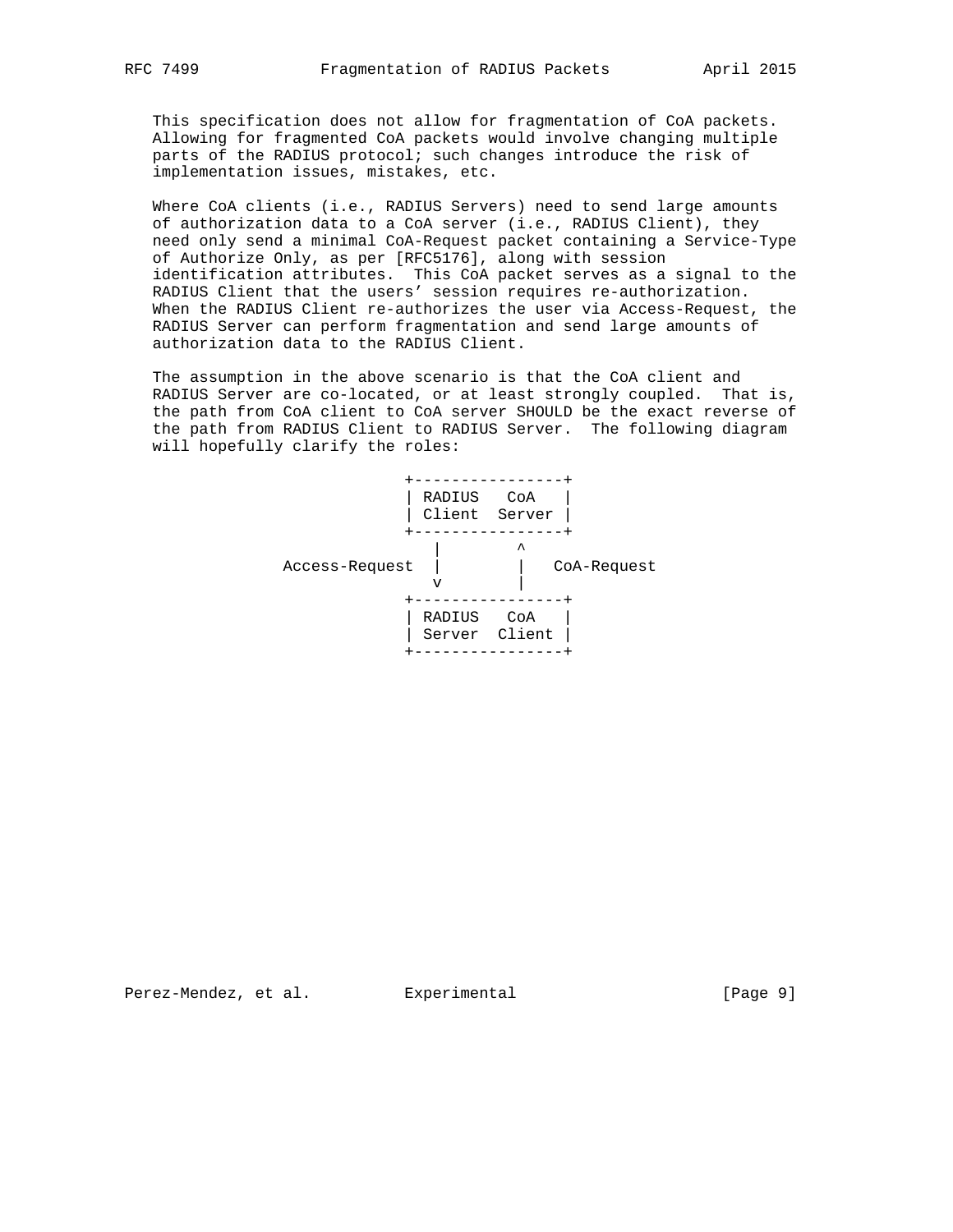Where there is a proxy involved:



 That is, the RADIUS and CoA subsystems at each hop are strongly connected. Where they are not strongly connected, it will be impossible to use CoA-Request packets to transport large amounts of authorization data.

 This design is more complicated than allowing for fragmented CoA packets. However, the CoA client and the RADIUS Server must communicate even when not using this specification. We believe that standardizing that communication and using one method for exchange of large data are preferred to unspecified communication methods and multiple ways of achieving the same result. If we were to allow fragmentation of data over CoA packets, the size and complexity of this specification would increase significantly.

 The above requirement solves a number of issues. It clearly separates session identification from authorization. Without this separation, it is difficult to both identify a session and change its authorization using the same attribute. It also ensures that the authorization process is the same for initial authentication and for CoA.

## 4. Overview

 Authorization exchanges can occur either before or after end-user authentication has been completed. An authorization exchange before authentication allows a RADIUS Client to provide the RADIUS Server with information that MAY modify how the authentication process will

Perez-Mendez, et al. Experimental [Page 10]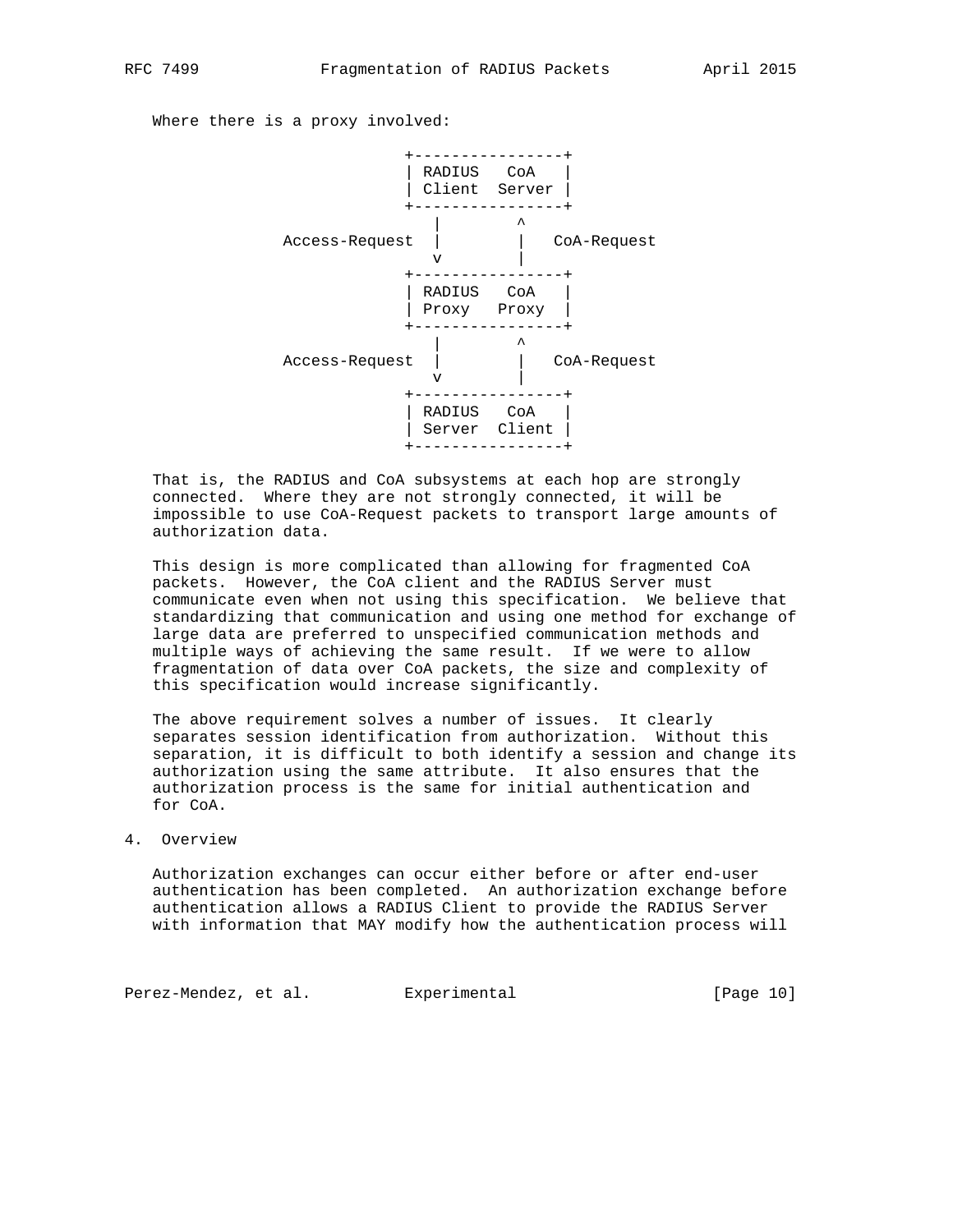be performed (e.g., it may affect the selection of the EAP method). An authorization exchange after authentication allows the RADIUS Server to provide the RADIUS Client with information about the end user, the results of the authentication process, and/or obligations to be enforced. In this specification, we refer to "pre-authorization" as the exchange of authorization information before the end-user authentication has started (from the RADIUS Client to the RADIUS Server), whereas the term "post-authorization" is used to refer to an authorization exchange happening after this authentication process (from the RADIUS Server to the RADIUS Client).

 In this specification, we refer to the "size limit" as the practical limit on RADIUS packet sizes. This limit is the minimum between 4096 bytes and the current PMTU. We define below a method that uses Access-Request and Access-Accept in order to exchange fragmented data. The RADIUS Client and Server exchange a series of Access-Request / Access-Accept packets, until such time as all of the fragmented data has been transported. Each packet contains a Frag-Status attribute, which lets the other party know if fragmentation is desired, ongoing, or finished. Each packet may also contain the fragmented data or may instead be an "ACK" to a previous fragment from the other party. Each Access-Request contains a User-Name attribute, allowing the packet to be proxied if necessary (see Section 11.1). Each Access-Request may also contain a State attribute, which serves to tie it to a previous Access-Accept. Each Access-Accept contains a State attribute, for use by the RADIUS Client in a later Access-Request. Each Access-Accept contains a Service-Type attribute with the "Additional-Authorization" value. This indicates that the service being provided is part of a fragmented exchange and that the Access-Accept should not be interpreted as providing network access to the end user.

 When a RADIUS Client or RADIUS Server needs to send data that exceeds the size limit, the mechanism proposed in this document is used. Instead of encoding one large RADIUS packet, a series of smaller RADIUS packets of the same type are encoded. Each smaller packet is called a "chunk" in this specification, in order to distinguish it from traditional RADIUS packets. The encoding process is a simple linear walk over the attributes to be encoded. This walk preserves the order of the attributes of the same type, as required by [RFC2865]. The number of attributes encoded in a particular chunk depends on the size limit, the size of each attribute, the number of proxies between the RADIUS Client and RADIUS Server, and the overhead for fragmentation-signaling attributes. Specific details are given in Section 6. A new attribute called Frag-Status (Section 10.1) signals the fragmentation status.

Perez-Mendez, et al. Experimental [Page 11]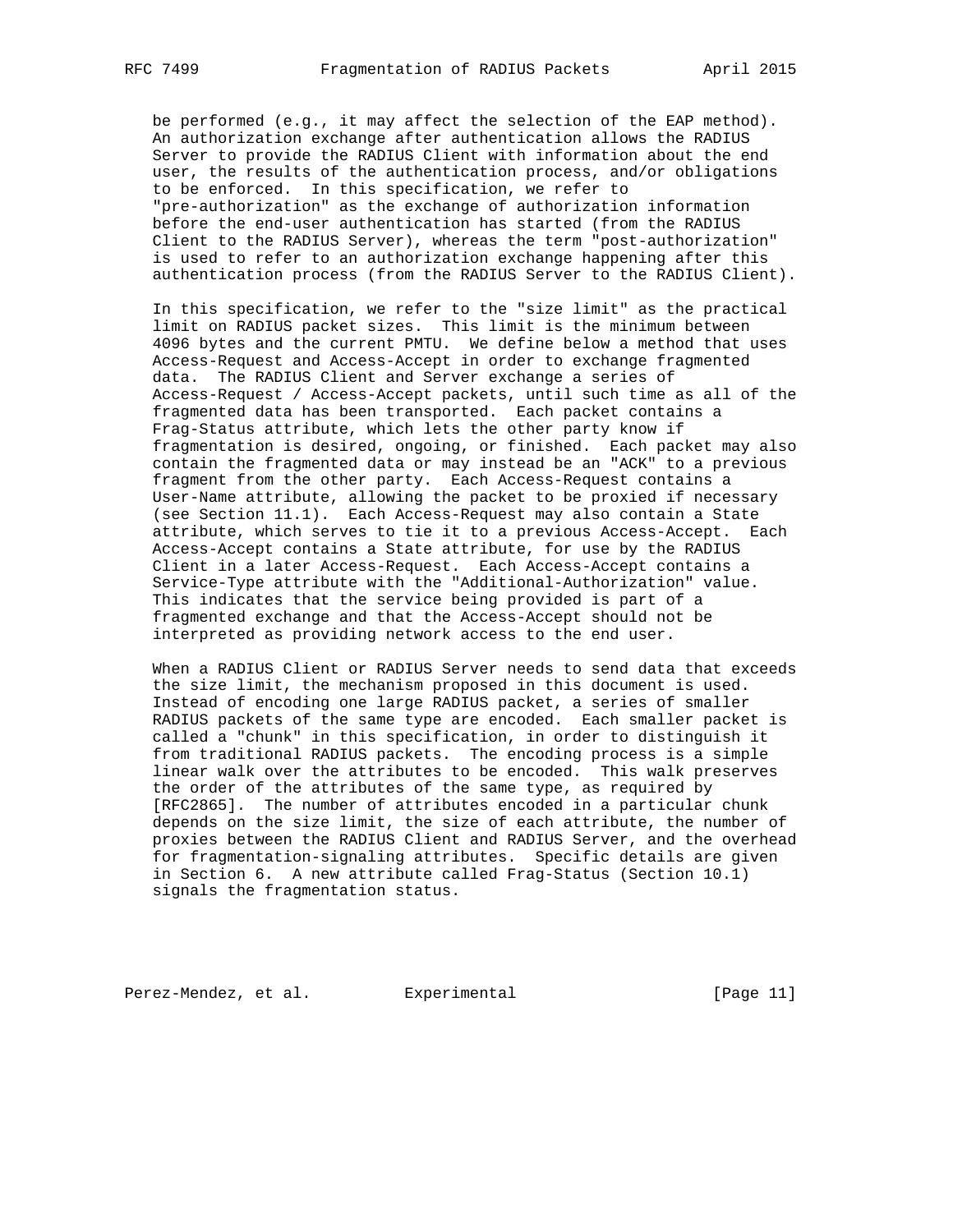After the first chunk is encoded, it is sent to the other party. The packet is identified as a chunk via the Frag-Status attribute. The other party then requests additional chunks, again using the Frag-Status attribute. This process is repeated until all the attributes have been sent from one party to the other. When all the chunks have been received, the original list of attributes is reconstructed and processed as if it had been received in one packet.

 The reconstruction process is performed by simply appending all of the chunks together. Unlike IPv4 fragmentation, there is no Fragment Offset field. The chunks in this specification are explicitly ordered, as RADIUS is a lock-step protocol, as noted in Section 12.4. That is, chunk N+1 cannot be sent until all of the chunks up to and including N have been received and acknowledged.

 When multiple chunks are sent, a special situation may occur for Long Extended Type attributes as defined in [RFC6929]. The fragmentation process may split a fragmented attribute across two or more chunks, which is not permitted by that specification. We address this issue by using the newly defined T flag in the Reserved field of the Long Extended Type attribute format (see Section 9 for further details on this flag).

 This last situation is expected to be the most common occurrence in chunks. Typically, packet fragmentation will occur as a consequence of a desire to send one or more large (and therefore fragmented) attributes. The large attribute will likely be split into two or more pieces. Where chunking does not split a fragmented attribute, no special treatment is necessary.

 The setting of the T flag is the only case where the chunking process affects the content of an attribute. Even then, the Value fields of all attributes remain unchanged. Any per-packet security attributes, such as Message-Authenticator, are calculated for each chunk independently. Neither integrity checks nor security checks are performed on the "original" packet.

 Each RADIUS packet sent or received as part of the chunking process MUST be a valid packet, subject to all format and security requirements. This requirement ensures that a "transparent" proxy not implementing this specification can receive and send compliant packets. That is, a proxy that simply forwards packets without detailed examination or any modification will be able to proxy "chunks".

Perez-Mendez, et al. Experimental [Page 12]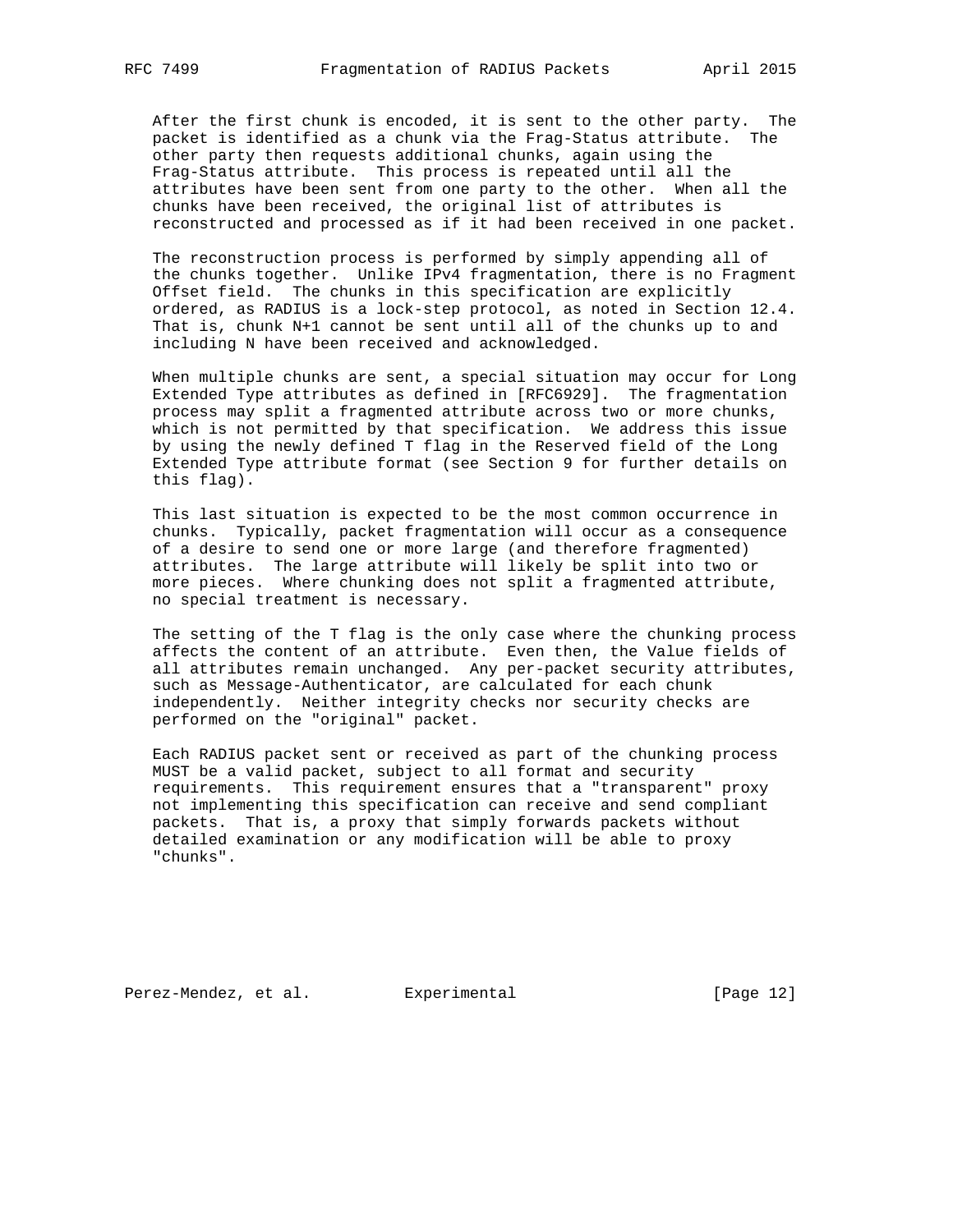#### 5. Fragmentation of Packets

 When the RADIUS Client or the RADIUS Server desires to send a packet that exceeds the size limit, it is split into chunks and sent via multiple client/server exchanges. The exchange is indicated via the Frag-Status attribute, which has value More-Data-Pending for all but the last chunk of the series. The chunks are tied together via the State attribute.

 The delivery of a large fragmented RADIUS packet with authorization data can happen before or after the end user has been authenticated by the RADIUS Server. We can distinguish two phases, which can be omitted if there is no authorization data to be sent:

- 1. Pre-authorization. In this phase, the RADIUS Client MAY send a large packet with authorization information to the RADIUS Server before the end user is authenticated. Only the RADIUS Client is allowed to send authorization data during this phase.
- 2. Post-authorization. In this phase, the RADIUS Server MAY send a large packet with authorization data to the RADIUS Client after the end user has been authenticated. Only the RADIUS Server is allowed to send authorization data during this phase.

 The following subsections describe how to perform fragmentation for packets for these two phases. We give the packet type, along with a RADIUS Identifier, to indicate that requests and responses are connected. We then give a list of attributes. We do not give values for most attributes, as we wish to concentrate on the fragmentation behavior rather than packet contents. Attribute values are given for attributes relevant to the fragmentation process. Where "long extended" attributes are used, we indicate the M (More) and T (Truncation) flags as optional square brackets after the attribute name. As no "long extended" attributes have yet been defined, we use example attributes, named as "Example-Long-1", etc. For the sake of simplicity, the maximum chunk size is established in terms of the number of attributes (11).

Perez-Mendez, et al. Experimental [Page 13]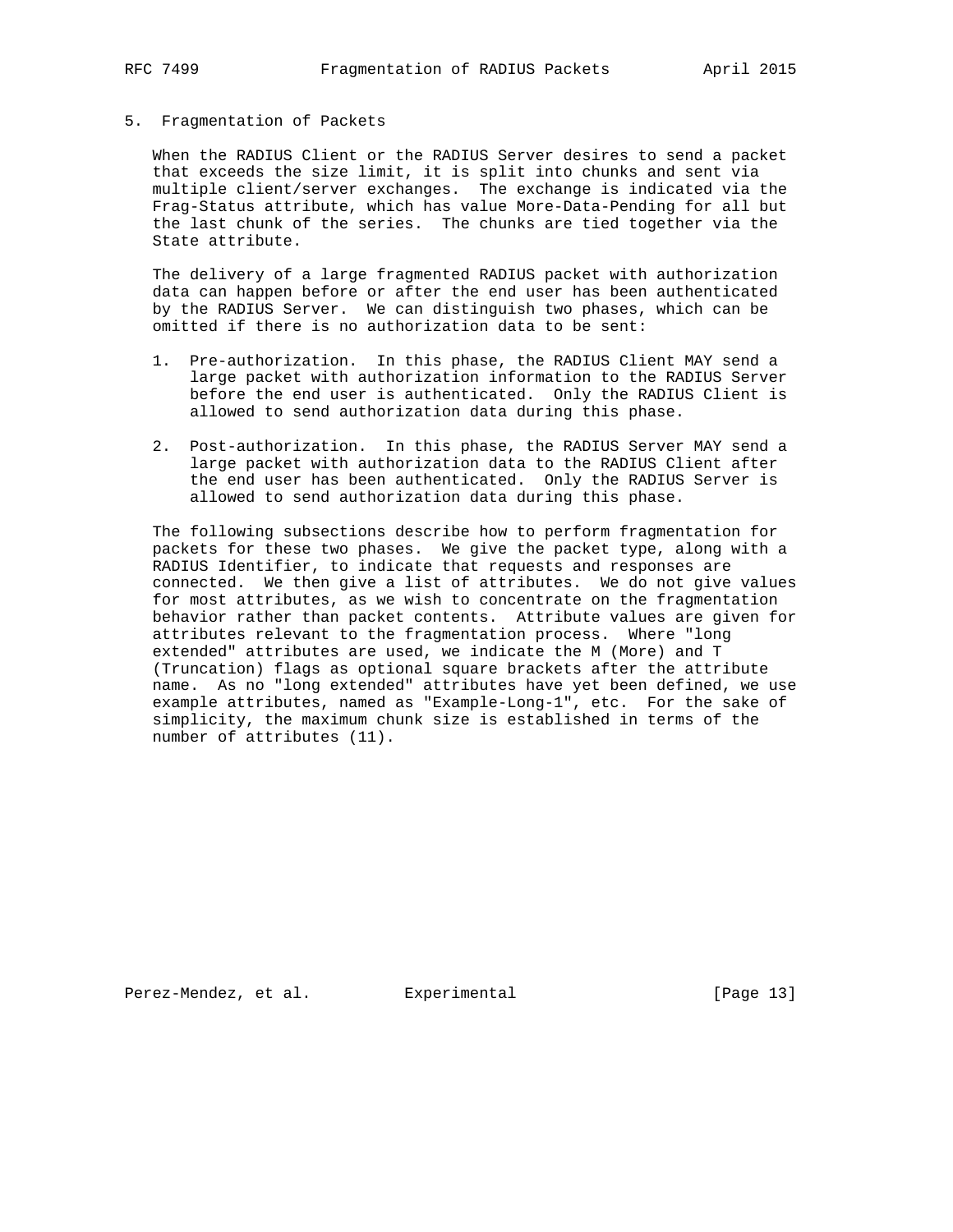## 5.1. Pre-Authorization

 When the RADIUS Client needs to send a large amount of data to the RADIUS Server, the data to be sent is split into chunks and sent to the RADIUS Server via multiple Access-Request / Access-Accept exchanges. The example below shows this exchange.

 The following is an Access-Request that the RADIUS Client intends to send to a RADIUS Server. However, due to a combination of issues (PMTU, large attributes, etc.), the content does not fit into one Access-Request packet.

#### Access-Request

 User-Name NAS-Identifier Calling-Station-Id Example-Long-1 [M] Example-Long-1 [M] Example-Long-1 [M] Example-Long-1 [M] Example-Long-1 [M] Example-Long-1 [M] Example-Long-1 [M] Example-Long-1 [M] Example-Long-1 Example-Long-2 [M] Example-Long-2 [M] Example-Long-2

#### Figure 1: Desired Access-Request

 The RADIUS Client therefore must send the attributes listed above in a series of chunks. The first chunk contains eight (8) attributes from the original Access-Request, and a Frag-Status attribute. Since the last attribute is "Example-Long-1" with the M flag set, the chunking process also sets the T flag in that attribute. The Access-Request is sent with a RADIUS Identifier field having value 23. The Frag-Status attribute has value More-Data-Pending, to indicate that the RADIUS Client wishes to send more data in a subsequent Access-Request. The RADIUS Client also adds a Service-Type attribute, which indicates that it is part of the chunking process. The packet is signed with the Message-Authenticator attribute, completing the maximum number of attributes (11).

Perez-Mendez, et al. Experimental [Page 14]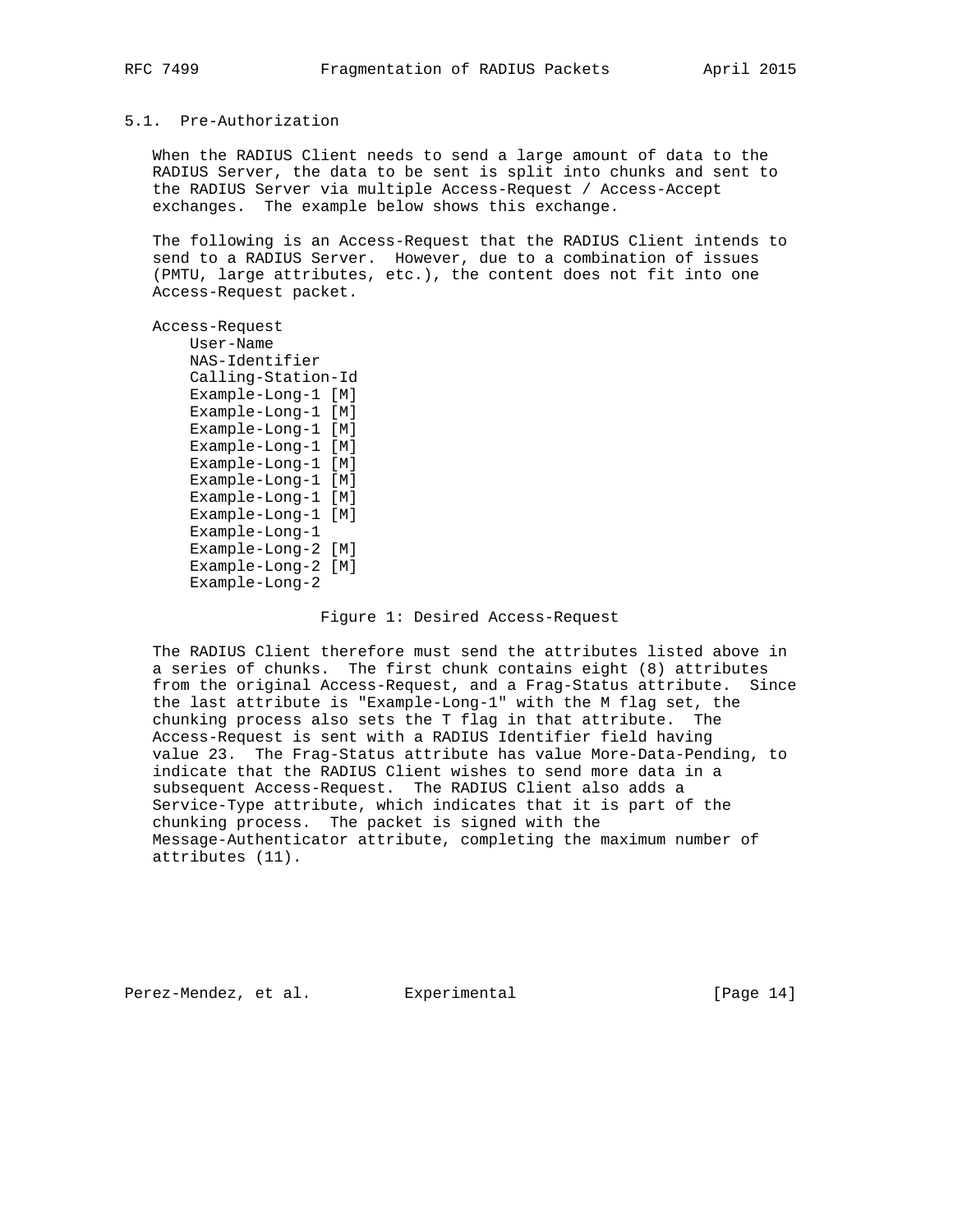```
 Access-Request (ID = 23)
    User-Name
     NAS-Identifier
     Calling-Station-Id
     Example-Long-1 [M]
     Example-Long-1 [M]
     Example-Long-1 [M]
     Example-Long-1 [M]
     Example-Long-1 [MT]
     Frag-Status = More-Data-Pending
     Service-Type = Additional-Authorization
     Message-Authenticator
```
Figure 2: Access-Request (Chunk 1)

 Compliant RADIUS Servers (i.e., servers implementing fragmentation) receiving this packet will see the Frag-Status attribute and will postpone all authorization and authentication handling until all of the chunks have been received. This postponement also applies to the verification that the Access-Request packet contains some kind of authentication attribute (e.g., User-Password, CHAP-Password, State, or other future attribute), as required by [RFC2865] (see Section 12.2 for more information on this).

 Non-compliant RADIUS Servers (i.e., servers not implementing fragmentation) should also see the Service-Type requesting provisioning for an unknown service and return Access-Reject. Other non-compliant RADIUS Servers may return an Access-Reject or Access-Challenge, or they may return an Access-Accept with a particular Service-Type other than Additional-Authorization. Compliant RADIUS Client implementations MUST treat these responses as if they had received Access-Reject instead.

 Compliant RADIUS Servers who wish to receive all of the chunks will respond with the following packet. The value of the State here is arbitrary and serves only as a unique token for example purposes. We only note that it MUST be temporally unique to the RADIUS Server.

 Access-Accept (ID = 23) Frag-Status = More-Data-Request Service-Type = Additional-Authorization  $State = 0xabc00001$ Message-Authenticator

Figure 3: Access-Accept (Chunk 1)

Perez-Mendez, et al. Experimental [Page 15]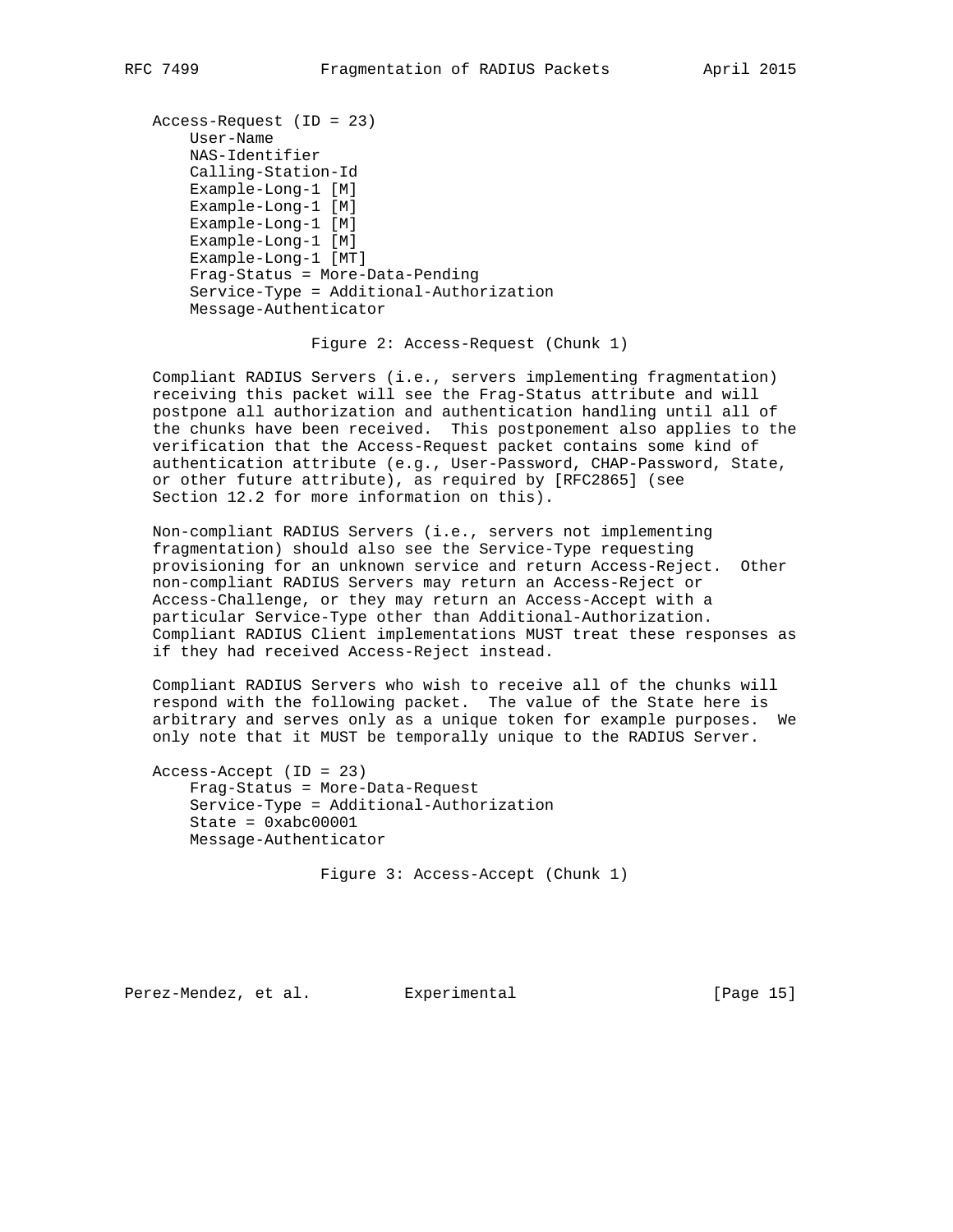The RADIUS Client will see this response and use the RADIUS Identifier field to associate it with an ongoing chunking session. Compliant RADIUS Clients will then continue the chunking process. Non-compliant RADIUS Clients will never see a response such as this, as they will never send a Frag-Status attribute. The Service-Type attribute is included in the Access-Accept in order to signal that the response is part of the chunking process. This packet therefore does not provision any network service for the end user.

 The RADIUS Client continues the process by sending the next chunk, which includes an additional six (6) attributes from the original packet. It again includes the User-Name attribute, so that non-compliant proxies can process the packet (see Section 11.1). It sets the Frag-Status attribute to More-Data-Pending, as more data is pending. It includes a Service-Type, for the reasons described above. It includes the State attribute from the previous Access-Accept. It signs the packet with Message-Authenticator, as there are no authentication attributes in the packet. It uses a new RADIUS Identifier field.

```
 Access-Request (ID = 181)
     User-Name
     Example-Long-1 [M]
     Example-Long-1 [M]
     Example-Long-1 [M]
     Example-Long-1
     Example-Long-2 [M]
     Example-Long-2 [MT]
     Frag-Status = More-Data-Pending
     Service-Type = Additional-Authorization
    State = 0xabc000001 Message-Authenticator
```
Figure 4: Access-Request (Chunk 2)

 Compliant RADIUS Servers receiving this packet will see the Frag-Status attribute and look for a State attribute. Since one exists and it matches a State sent in an Access-Accept, this packet is part of a chunking process. The RADIUS Server will associate the attributes with the previous chunk. Since the Frag-Status attribute has value More-Data-Request, the RADIUS Server will respond with an Access-Accept as before. It MUST include a State attribute, with a value different from the previous Access-Accept. This State MUST again be globally and temporally unique.

Perez-Mendez, et al. Experimental [Page 16]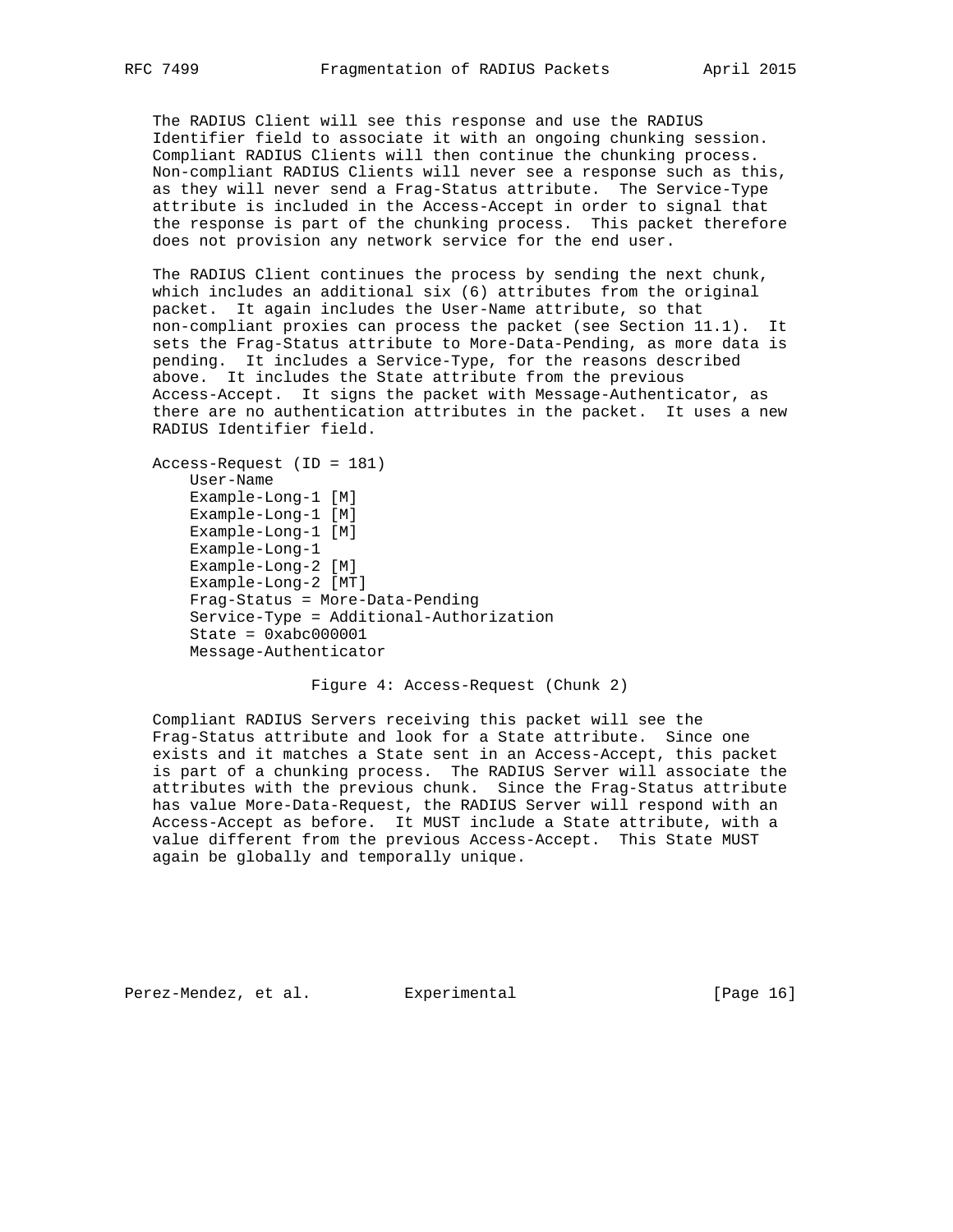Access-Accept (ID = 181) Frag-Status = More-Data-Request Service-Type = Additional-Authorization State = 0xdef00002 Message-Authenticator

Figure 5: Access-Accept (Chunk 2)

 The RADIUS Client will see this response and use the RADIUS Identifier field to associate it with an ongoing chunking session. The RADIUS Client continues the chunking process by sending the next chunk, with the final attribute(s) from the original packet, and again includes the original User-Name attribute. The Frag-Status attribute is not included in the next Access-Request, as no more chunks are available for sending. The RADIUS Client includes the State attribute from the previous Access-Accept. It signs the packet with Message-Authenticator, as there are no authentication attributes in the packet. It again uses a new RADIUS Identifier field.

```
 Access-Request (ID = 241)
     User-Name
     Example-Long-2
     State = 0xdef00002
     Message-Authenticator
```
Figure 6: Access-Request (Chunk 3)

 On reception of this last chunk, the RADIUS Server matches it with an ongoing session via the State attribute and sees that there is no Frag-Status attribute present. It then processes the received attributes as if they had been sent in one RADIUS packet. See Section 8.4 for further details on this process. It generates the appropriate response, which can be either Access-Accept or Access-Reject. In this example, we show an Access-Accept. The RADIUS Server MUST send a State attribute, which allows linking the received data with the authentication process.

 Access-Accept (ID = 241) State = 0x98700003 Message-Authenticator

Figure 7: Access-Accept (Chunk 3)

 The above example shows in practice how the chunking process works. We reiterate the implementation and security requirements here.

Perez-Mendez, et al. Experimental [Page 17]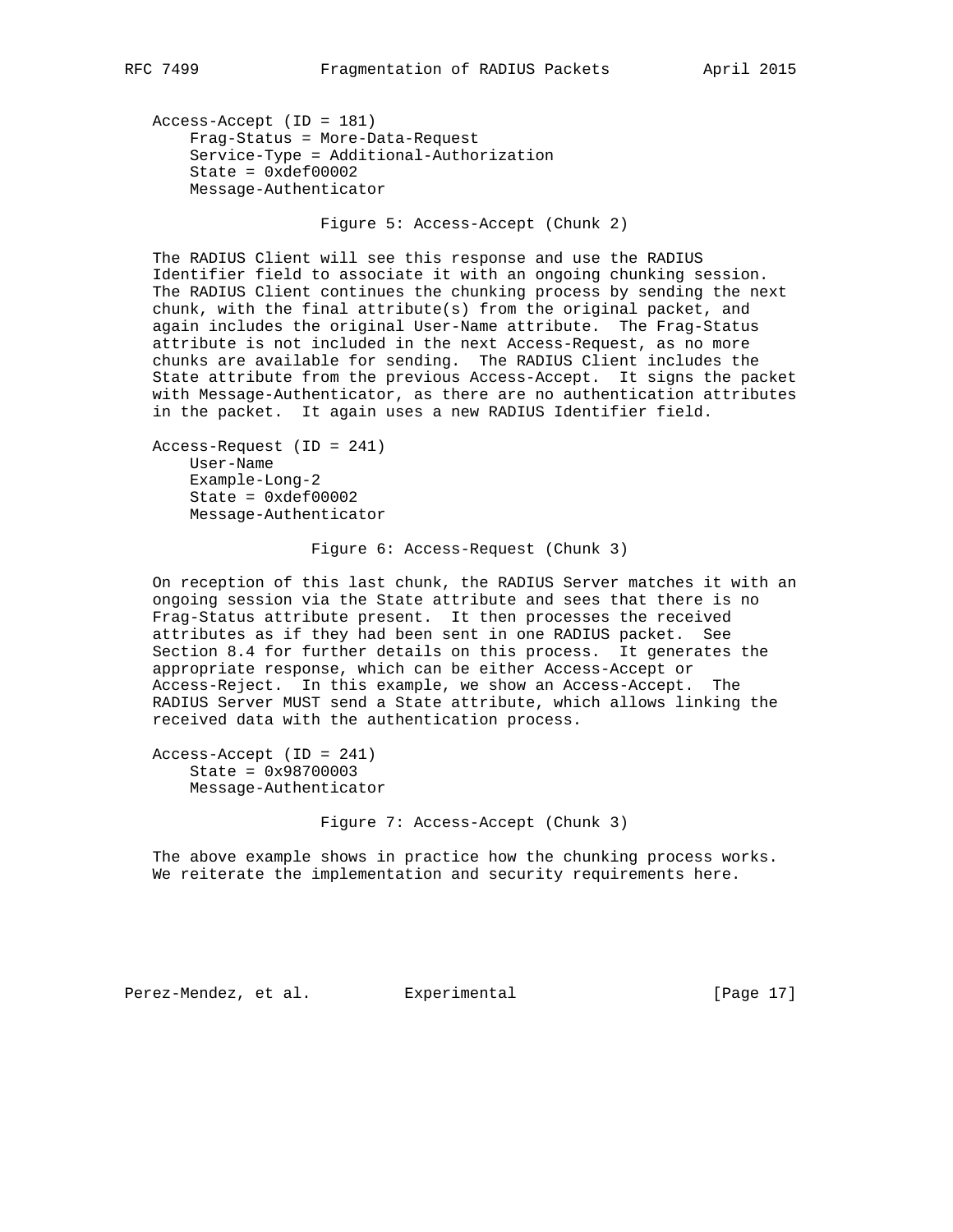Each chunk is a valid RADIUS packet (see Section 12.2 for some considerations about this), and all RADIUS format and security requirements MUST be followed before any chunking process is applied.

 Every chunk except for the last one from a RADIUS Client MUST include a Frag-Status attribute, with value More-Data-Pending. The last chunk MUST NOT contain a Frag-Status attribute. Each chunk except for the last one from a RADIUS Client MUST include a Service-Type attribute, with value Additional-Authorization. Each chunk MUST include a User-Name attribute, which MUST be identical in all chunks. Each chunk except for the first one from a RADIUS Client MUST include a State attribute, which MUST be copied from a previous Access-Accept.

 Each Access-Accept MUST include a State attribute. The value for this attribute MUST change in every new Access-Accept and MUST be globally and temporally unique.

## 5.2. Post-Authorization

 When the RADIUS Server wants to send a large amount of authorization data to the RADIUS Client after authentication, the operation is very similar to the pre-authorization process. The presence of a Service-Type = Additional-Authorization attribute ensures that a RADIUS Client not supporting this specification will treat that unrecognized Service-Type as though an Access-Reject had been received instead ([RFC2865], Section 5.6). If the original large Access-Accept packet contained a Service-Type attribute, it will be included with its original value in the last transmitted chunk, to avoid confusion with the one used for fragmentation signaling. It is RECOMMENDED that RADIUS Servers include a State attribute in their original Access-Accept packets, even if fragmentation is not taking place, to allow the RADIUS Client to send additional authorization data in subsequent exchanges. This State attribute would be included in the last transmitted chunk, to avoid confusion with the ones used for fragmentation signaling.

 Clients supporting this specification MUST include a Frag-Status = Fragmentation-Supported attribute in the first Access-Request sent to the RADIUS Server, in order to indicate that they would accept fragmented data from the server. This is not required if the pre-authorization process was carried out, as it is implicit.

Perez-Mendez, et al. Experimental [Page 18]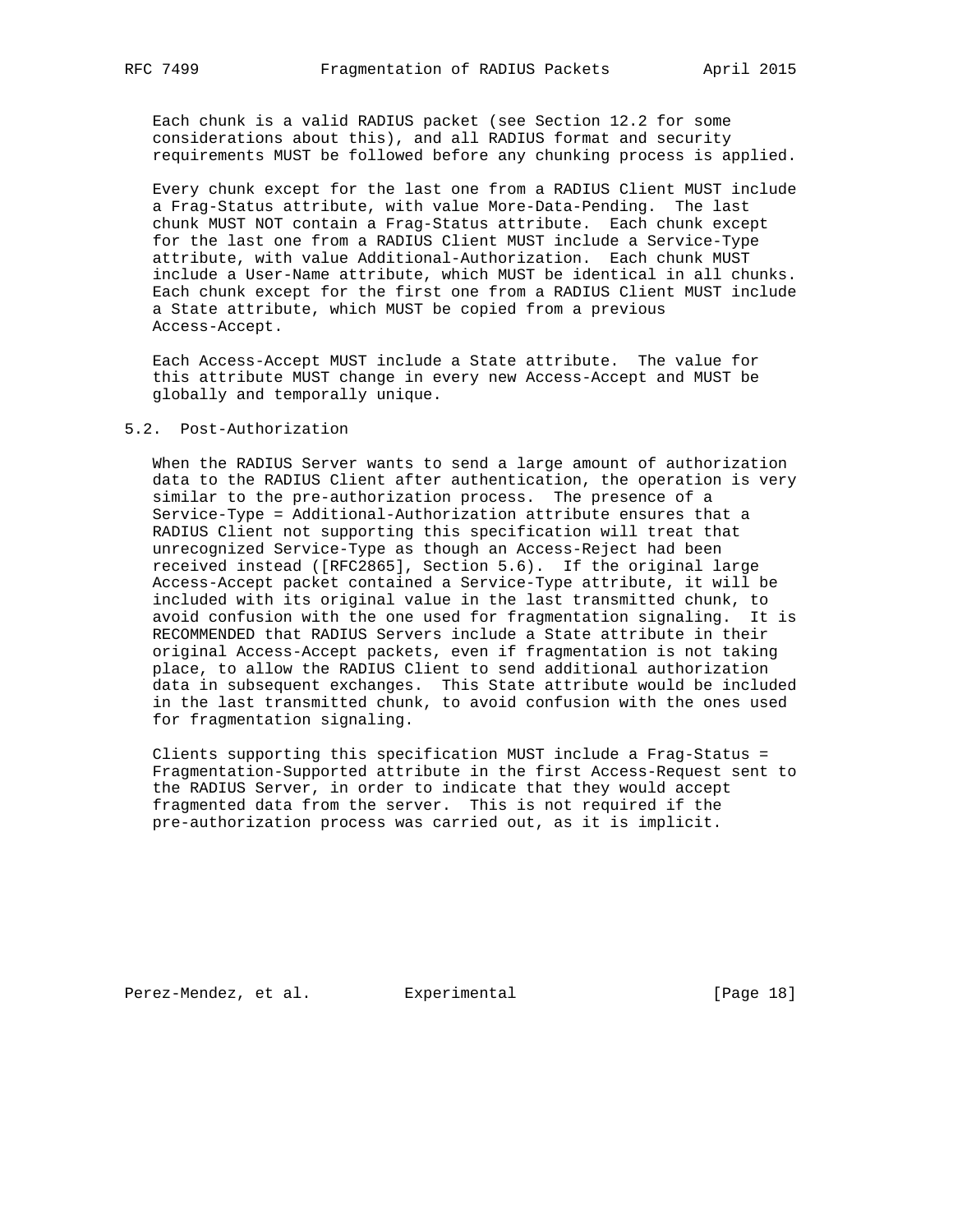The following is an Access-Accept that the RADIUS Server intends to send to a RADIUS Client. However, due to a combination of issues (PMTU, large attributes, etc.), the content does not fit into one Access-Accept packet.

 Access-Accept User-Name EAP-Message Service-Type = Login Example-Long-1 [M] Example-Long-1 [M] Example-Long-1 [M] Example-Long-1 [M] Example-Long-1 [M] Example-Long-1 [M] Example-Long-1 [M] Example-Long-1 [M] Example-Long-1 Example-Long-2 [M] Example-Long-2 [M] Example-Long-2  $State = 0xcba00003$ 

## Figure 8: Desired Access-Accept

 The RADIUS Server therefore must send the attributes listed above in a series of chunks. The first chunk contains seven (7) attributes from the original Access-Accept, and a Frag-Status attribute. Since the last attribute is "Example-Long-1" with the M flag set, the chunking process also sets the T flag in that attribute. The Access-Accept is sent with a RADIUS Identifier field having value 30, corresponding to a previous Access-Request not depicted. The Frag-Status attribute has value More-Data-Pending, to indicate that the RADIUS Server wishes to send more data in a subsequent Access-Accept. The RADIUS Server also adds a Service-Type attribute with value Additional-Authorization, which indicates that it is part of the chunking process. Note that the original Service-Type is not included in this chunk. Finally, a State attribute is included to allow matching subsequent requests with this conversation, and the packet is signed with the Message-Authenticator attribute, completing the maximum number of attributes (11).

Perez-Mendez, et al. Experimental [Page 19]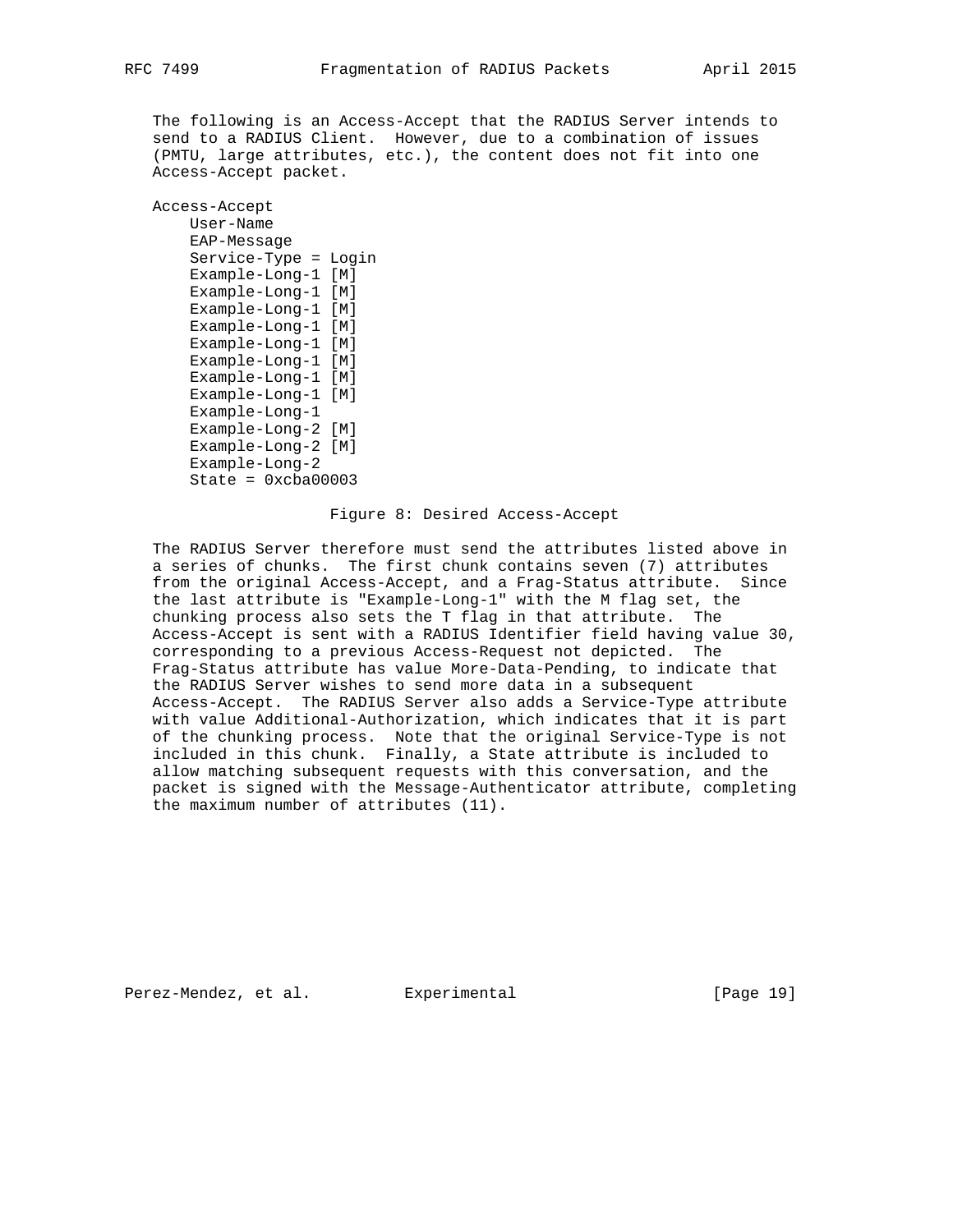```
 Access-Accept (ID = 30)
    User-Name
     EAP-Message
     Example-Long-1 [M]
     Example-Long-1 [M]
     Example-Long-1 [M]
     Example-Long-1 [M]
     Example-Long-1 [MT]
     Frag-Status = More-Data-Pending
     Service-Type = Additional-Authorization
    State = 0xcba00004 Message-Authenticator
```
Figure 9: Access-Accept (Chunk 1)

 Compliant RADIUS Clients receiving this packet will see the Frag-Status attribute and suspend all authorization handling until all of the chunks have been received. Non-compliant RADIUS Clients should also see the Service-Type indicating the provisioning for an unknown service and will treat it as an Access-Reject.

 RADIUS Clients who wish to receive all of the chunks will respond with the following packet, where the value of the State attribute is taken from the received Access-Accept. They will also include the User-Name attribute so that non-compliant proxies can process the packet (Section 11.1).

```
 Access-Request (ID = 131)
     User-Name
     Frag-Status = More-Data-Request
     Service-Type = Additional-Authorization
    State = 0xcba00004 Message-Authenticator
```
Figure 10: Access-Request (Chunk 1)

 The RADIUS Server receives this request and uses the State attribute to associate it with an ongoing chunking session. Compliant RADIUS Servers will then continue the chunking process. Non-compliant RADIUS Servers will never see a response such as this, as they will never send a Frag-Status attribute.

 The RADIUS Server continues the chunking process by sending the next chunk, with the final attribute(s) from the original packet. The value of the Identifier field is taken from the received Access-Request. A Frag-Status attribute is not included in the next Access-Accept, as no more chunks are available for sending. The

Perez-Mendez, et al. Experimental [Page 20]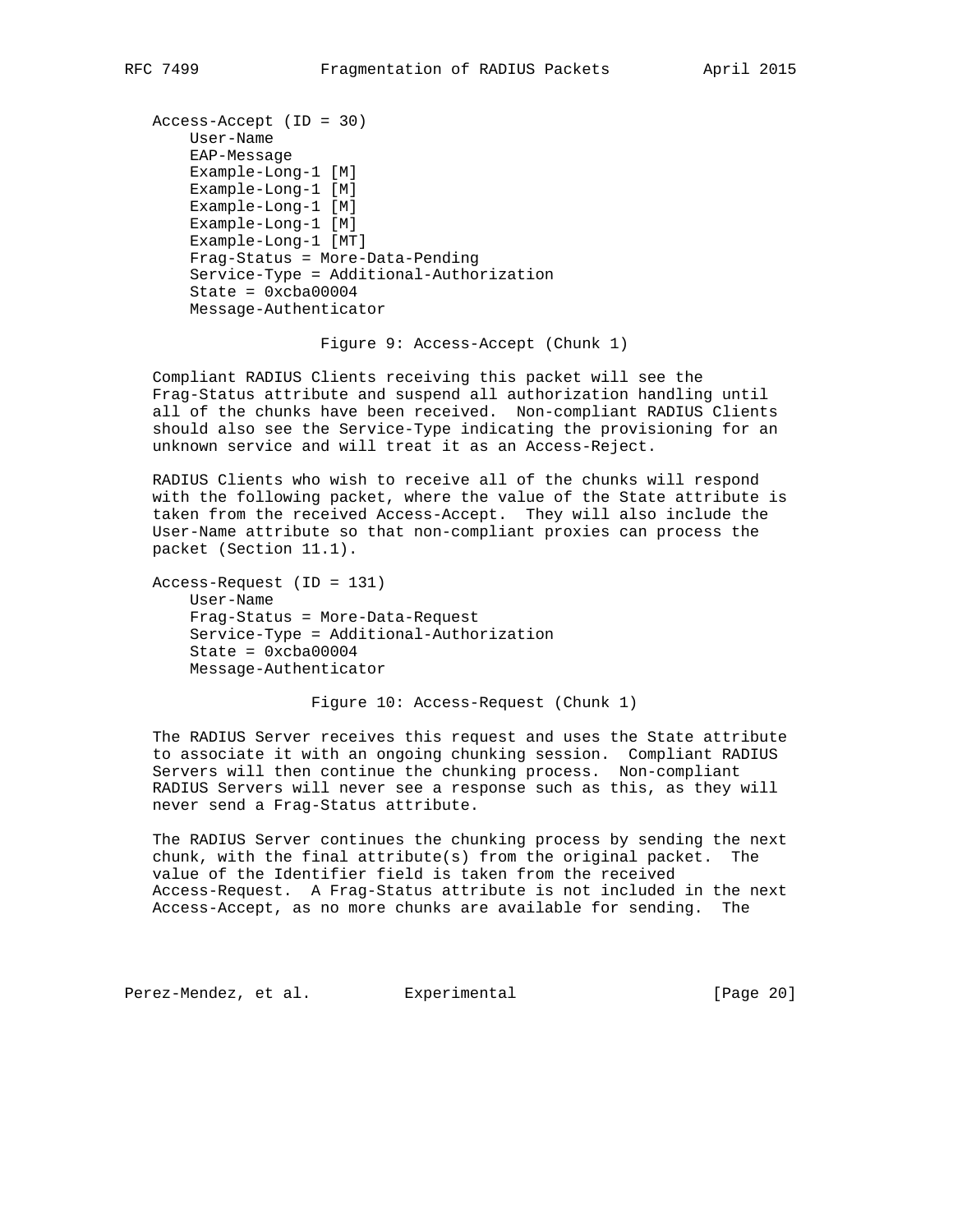RADIUS Server includes the original State attribute to allow the RADIUS Client to send additional authorization data. The original Service-Type attribute is included as well.

```
 Access-Accept (ID = 131)
     Example-Long-1 [M]
     Example-Long-1 [M]
     Example-Long-1 [M]
     Example-Long-1
     Example-Long-2 [M]
     Example-Long-2 [M]
     Example-Long-2
     Service-Type = Login
    State = 0xfda000003 Message-Authenticator
```
Figure 11: Access-Accept (Chunk 2)

 On reception of this last chunk, the RADIUS Client matches it with an ongoing session via the Identifier field and sees that there is no Frag-Status attribute present. It then processes the received attributes as if they had been sent in one RADIUS packet. See Section 8.4 for further details on this process.

6. Chunk Size

 In an ideal scenario, each intermediate chunk would be exactly the size limit in length. In this way, the number of round trips required to send a large packet would be optimal. However, this is not possible for several reasons.

- 1. RADIUS attributes have a variable length and must be included completely in a chunk. Thus, it is possible that, even if there is some free space in the chunk, it is not enough to include the next attribute. This can generate up to 254 bytes of spare space in every chunk.
- 2. RADIUS fragmentation requires the introduction of some extra attributes for signaling. Specifically, a Frag-Status attribute (7 bytes) is included in every chunk of a packet, except the last one. A RADIUS State attribute (from 3 to 255 bytes) is also included in most chunks, to allow the RADIUS Server to bind an Access-Request with a previous Access-Challenge. User-Name attributes (from 3 to 255 bytes) are included in every chunk the RADIUS Client sends, as they are required by the proxies to route the packet to its destination. Together, these attributes can generate from up to 13 to 517 bytes of signaling data, reducing the amount of payload information that can be sent in each chunk.

Perez-Mendez, et al. Experimental [Page 21]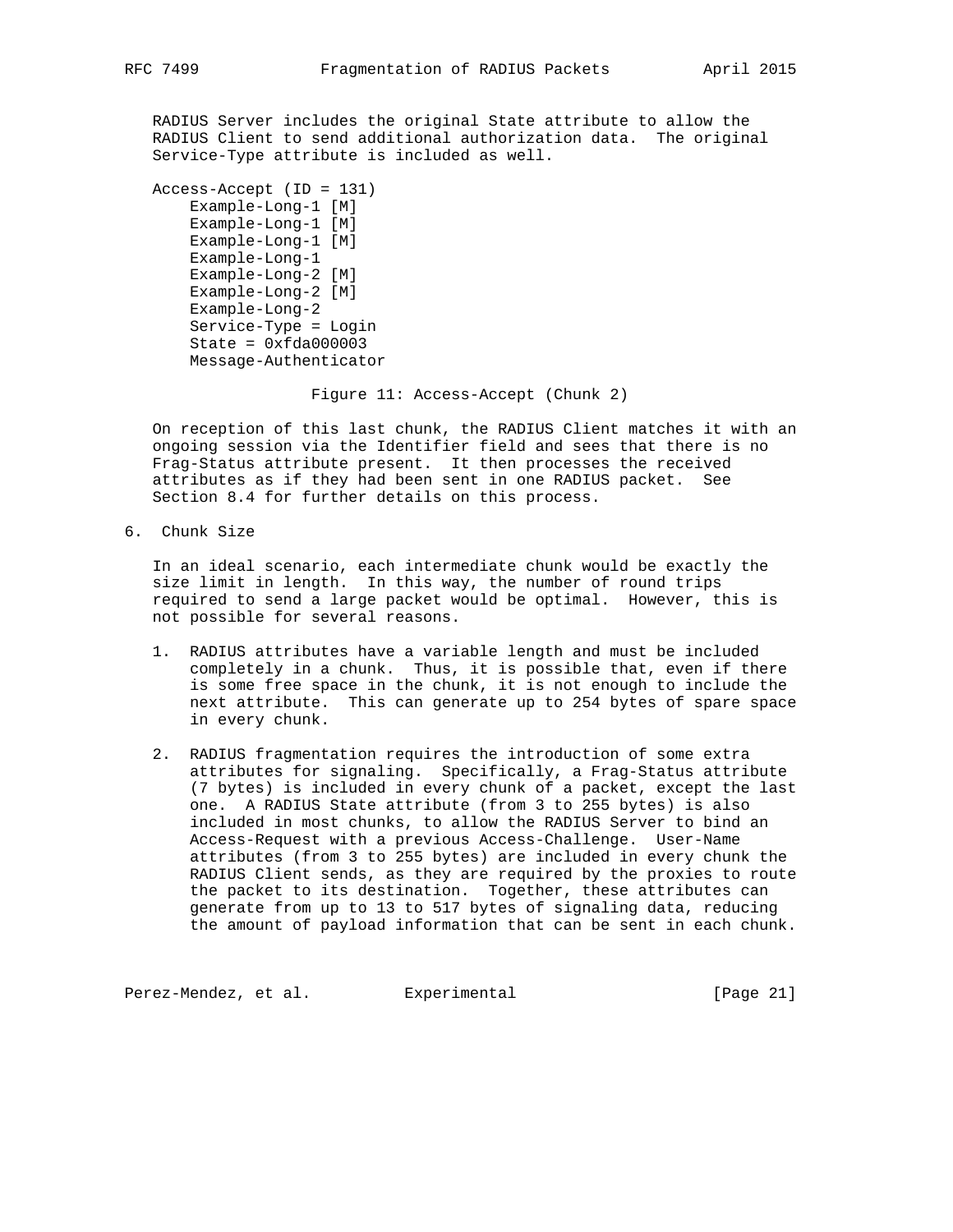- 3. RADIUS packets SHOULD be adjusted to avoid exceeding the network MTU. Otherwise, IP fragmentation may occur, with undesirable consequences. Hence, maximum chunk size would be decreased from 4096 to the actual MTU of the network.
- 4. The inclusion of Proxy-State attributes by intermediary proxies can decrease the availability of usable space in the chunk. This is described in further detail in Section 8.1.
- 7. Allowed Large Packet Size

 There are no provisions for signaling how much data is to be sent via the fragmentation process as a whole. It is difficult to define what is meant by the "length" of any fragmented data. That data can be multiple attributes and can include RADIUS attribute header fields, or it can be one or more "large" attributes (more than 256 bytes in length). Proxies can also filter these attributes, to modify, add, or delete them and their contents. These proxies act on a "packet by packet" basis and cannot know what kind of filtering actions they will take on future packets. As a result, it is impossible to signal any meaningful value for the total amount of additional data.

 Unauthenticated end users are permitted to trigger the exchange of large amounts of fragmented data between the RADIUS Client and the RADIUS Server, having the potential to allow denial-of-service (DoS) attacks. An attacker could initiate a large number of connections, each of which requests the RADIUS Server to store a large amount of data. This data could cause memory exhaustion on the RADIUS Server and result in authentic users being denied access. It is worth noting that authentication mechanisms are already designed to avoid exceeding the size limit.

 Hence, implementations of this specification MUST limit the total amount of data they send and/or receive via this specification. Its default value SHOULD be 100 kilobytes. Any more than this may turn RADIUS into a generic transport protocol, which is undesirable. This limit SHOULD be configurable, so that it can be changed if necessary.

 Implementations of this specification MUST limit the total number of round trips used during the fragmentation process. Its default value SHOULD be 25. Any more than this may indicate an implementation error, misconfiguration, or DoS attack. This limit SHOULD be configurable, so that it can be changed if necessary.

Perez-Mendez, et al. Experimental [Page 22]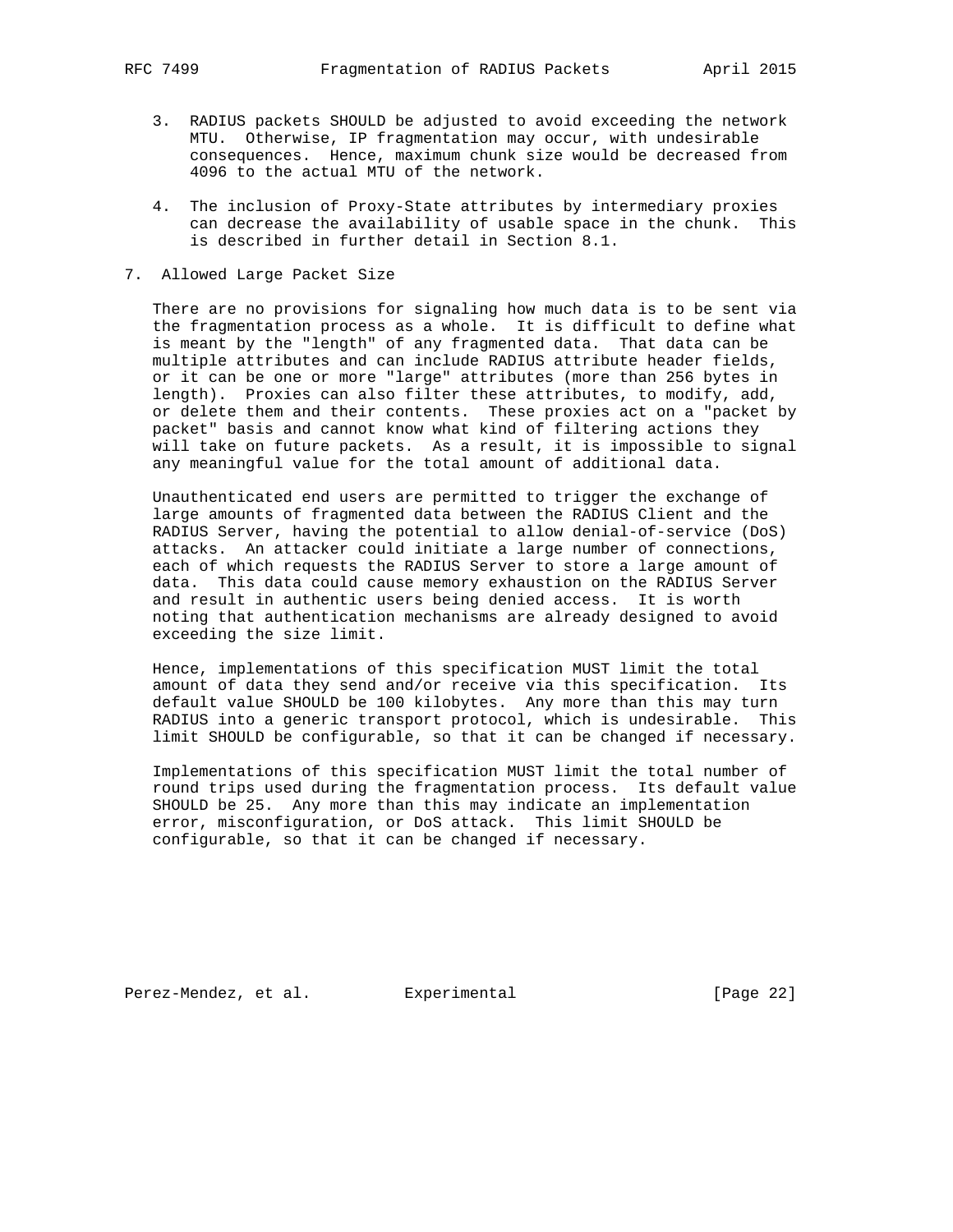For instance, let's imagine that the RADIUS Server wants to transport a SAML assertion that is 15000 bytes long to the RADIUS Client. In this hypothetical scenario, we assume that there are three intermediate proxies, each one inserting a Proxy-State attribute of 20 bytes. Also, we assume that the State attributes generated by the RADIUS Server have a size of 6 bytes and the User-Name attribute takes 50 bytes. Therefore, the amount of free space in a chunk for the transport of the SAML assertion attributes is as follows: Total (4096 bytes) - RADIUS header (20 bytes) - User-Name (50 bytes) - Frag-Status (7 bytes) - Service-Type (6 bytes) - State (6 bytes) - Proxy-State (20 bytes) - Proxy-State (20 bytes) - Proxy-State (20 bytes) - Message-Authenticator (18 bytes), resulting in a total of 3929 bytes. This amount of free space allows the transmission of up to 15 attributes of 255 bytes each.

 According to [RFC6929], a Long-Extended-Type provides a payload of 251 bytes. Therefore, the SAML assertion described above would result in 60 attributes, requiring four round trips to be completely transmitted.

8. Handling Special Attributes

## 8.1. Proxy-State Attribute

 RADIUS proxies may introduce Proxy-State attributes into any Access-Request packet they forward. If they are unable to add this information to the packet, they may silently discard it rather than forward it to its destination; this would lead to DoS situations. Moreover, any Proxy-State attribute received by a RADIUS Server in an Access-Request packet MUST be copied into the corresponding reply packet. For these reasons, Proxy-State attributes require special treatment within the packet fragmentation mechanism.

 When the RADIUS Server replies to an Access-Request packet as part of a conversation involving a fragmentation (either a chunk or a request for chunks), it MUST include every Proxy-State attribute received in the reply packet. This means that the RADIUS Server MUST take into account the size of these Proxy-State attributes in order to calculate the size of the next chunk to be sent.

 However, while a RADIUS Server will always know how much space MUST be left in each reply packet for Proxy-State attributes (as they are directly included by the RADIUS Server), a RADIUS Client cannot know this information, as Proxy-State attributes are removed from the reply packet by their respective proxies before forwarding them back. Hence, RADIUS Clients need a mechanism to discover the amount of

Perez-Mendez, et al. Experimental [Page 23]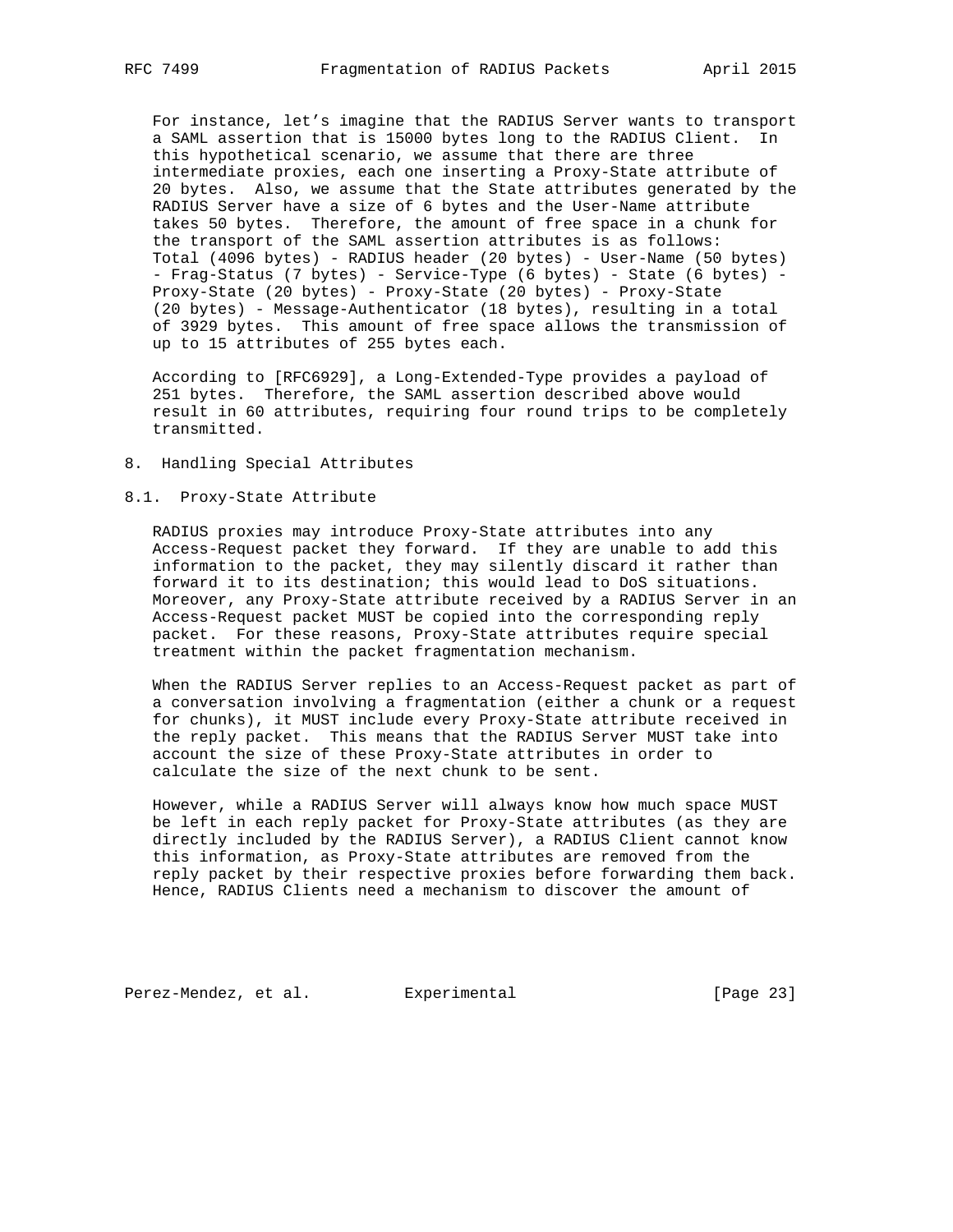space required by proxies to introduce their Proxy-State attributes. In the following paragraphs, we describe a new mechanism to perform such a discovery:

- 1. When a RADIUS Client does not know how much space will be required by intermediate proxies for including their Proxy-State attributes, it SHOULD start using a conservative value (e.g., 1024 bytes) as the chunk size.
- 2. When the RADIUS Server receives a chunk from the RADIUS Client, it can calculate the total size of the Proxy-State attributes that have been introduced by intermediary proxies along the path. This information MUST be returned to the RADIUS Client in the next reply packet, encoded into a new attribute called Proxy-State-Length. The RADIUS Server MAY artificially increase this quantity in order to handle situations where proxies behave inconsistently (e.g., they generate Proxy-State attributes with a different size for each packet) or where intermediary proxies remove Proxy-State attributes generated by other proxies. Increasing this value would make the RADIUS Client leave some free space for these situations.
- 3. The RADIUS Client SHOULD respond to the reception of this attribute by adjusting the maximum size for the next chunk accordingly. However, as the Proxy-State-Length offers just an estimation of the space required by the proxies, the RADIUS Client MAY select a smaller amount in environments known to be problematic.

## 8.2. State Attribute

 This RADIUS fragmentation mechanism makes use of the State attribute to link all the chunks belonging to the same fragmented packet. However, some considerations are required when the RADIUS Server is fragmenting a packet that already contains a State attribute for other purposes not related to the fragmentation. If the procedure described in Section 5 is followed, two different State attributes could be included in a single chunk. This is something explicitly forbidden in [RFC2865].

 A straightforward solution consists of making the RADIUS Server send the original State attribute in the last chunk of the sequence (attributes can be reordered as specified in [RFC2865]). As the last chunk (when generated by the RADIUS Server) does not contain any State attribute due to the fragmentation mechanism, both situations described above are avoided.

Perez-Mendez, et al. Experimental [Page 24]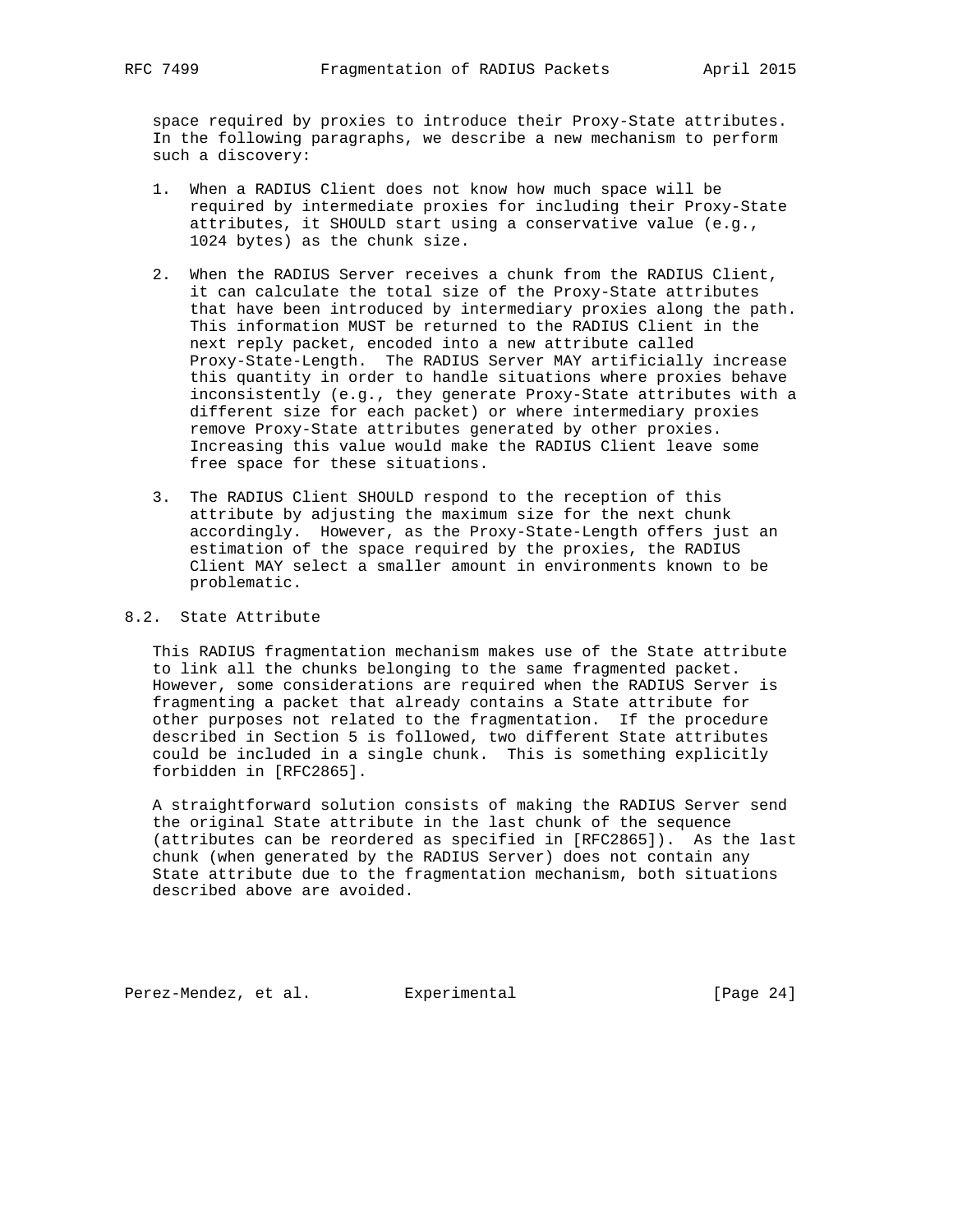Something similar happens when the RADIUS Client has to send a fragmented packet that contains a State attribute in it. The RADIUS Client MUST ensure that this original State is included in the first chunk sent to the RADIUS Server (as this one never contains any State attribute due to fragmentation).

## 8.3. Service-Type Attribute

 This RADIUS fragmentation mechanism makes use of the Service-Type attribute to indicate that an Access-Accept packet is not granting access to the service yet, since an additional authorization exchange needs to be performed. Similarly to the State attribute, the RADIUS Server has to send the original Service-Type attribute in the last Access-Accept of the RADIUS conversation to avoid ambiguity.

8.4. Rebuilding the Original Large Packet

 The RADIUS Client stores the RADIUS attributes received in each chunk in a list, in order to be able to rebuild the original large packet after receiving the last chunk. However, some of these received attributes MUST NOT be stored in that list, as they have been introduced as part of the fragmentation signaling and hence are not part of the original packet.

- o State (except the one in the last chunk, if present)
- o Service-Type = Additional-Authorization
- o Frag-Status
- o Proxy-State-Length

 Similarly, the RADIUS Server MUST NOT store the following attributes as part of the original large packet:

- o State (except the one in the first chunk, if present)
- o Service-Type = Additional-Authorization
- o Frag-Status
- o Proxy-State (except the ones in the last chunk)
- o User-Name (except the one in the first chunk)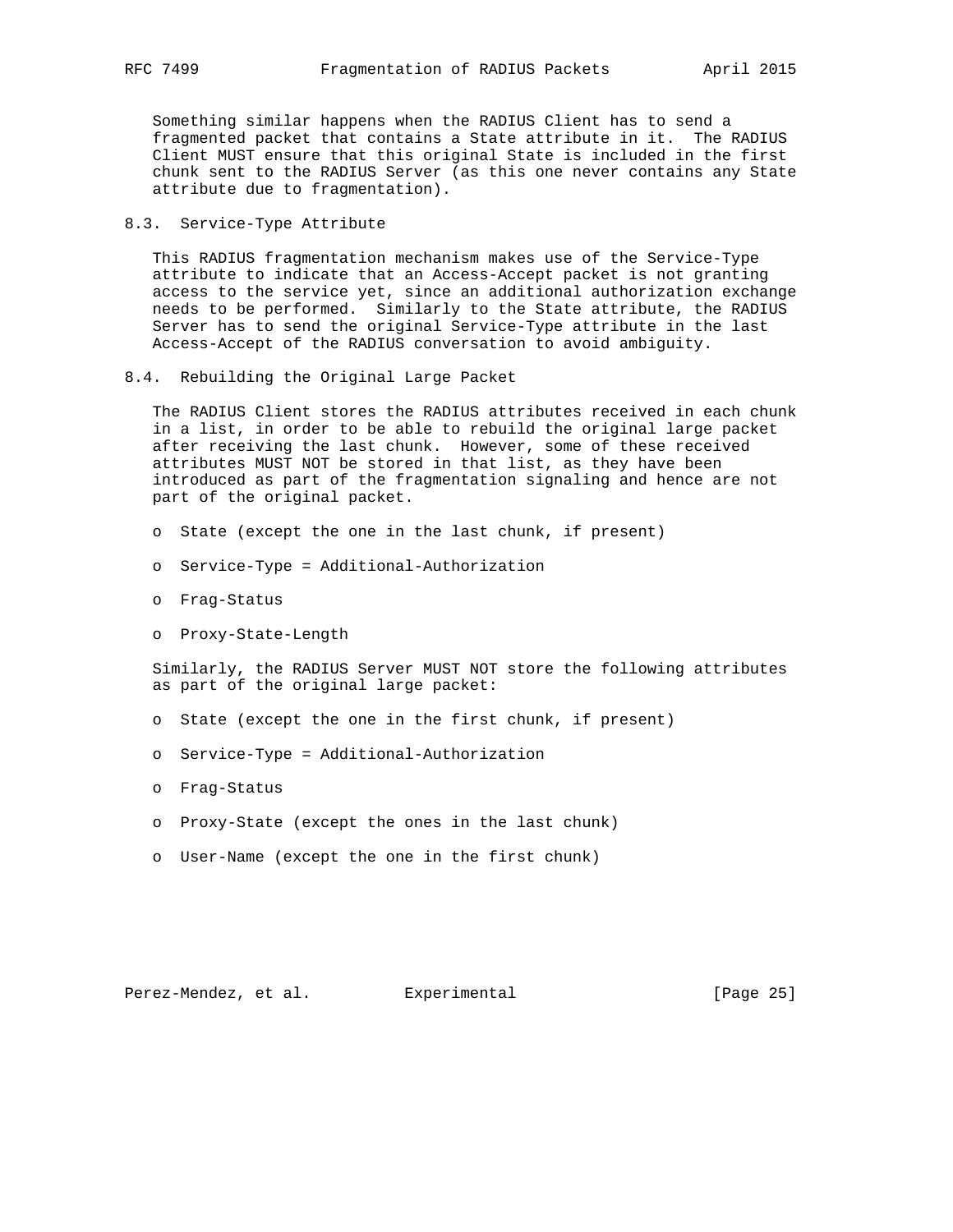9. New T Flag for the Long Extended Type Attribute Definition

 This document defines a new field in the Long Extended Type attribute format. This field is one bit in size and is called "T" for Truncation. It indicates that the attribute is intentionally truncated in this chunk and is to be continued in the next chunk of the sequence. The combination of the M flag and the T flag indicates that the attribute is fragmented (M flag) but that all the fragments are not available in this chunk (T flag). Proxies implementing [RFC6929] will see these attributes as invalid (they will not be able to reconstruct them), but they will still forward them, as Section 5.2 of [RFC6929] indicates that they SHOULD forward unknown attributes anyway.

 As a consequence of this addition, the Reserved field is now 6 bits long (see Section 12.1 for some considerations). The following figure represents the new attribute format:

 $0$  1 2 3 0 1 2 3 4 5 6 7 8 9 0 1 2 3 4 5 6 7 8 9 0 1 2 3 4 5 6 7 8 9 0 1 +-+-+-+-+-+-+-+-+-+-+-+-+-+-+-+-+-+-+-+-+-+-+-+-+-+-+-+-+-+-+-+-+ | Type | Length | Extended-Type |M|T| Reserved | +-+-+-+-+-+-+-+-+-+-+-+-+-+-+-+-+-+-+-+-+-+-+-+-+-+-+-+-+-+-+-+-+ | Value ... +-+-+-+-+-+-+-+-+-+-+-+-+-+-+-+-+-+-+-+-+-+-+-+-+-+-+-+-+-+-+-+-+

Figure 12: Updated Long Extended Type Attribute Format

10. New Attribute Definition

 This document proposes the definition of two new extended type attributes, called Frag-Status and Proxy-State-Length. The format of these attributes follows the indications for an Extended Type attribute defined in [RFC6929].

Perez-Mendez, et al. Experimental [Page 26]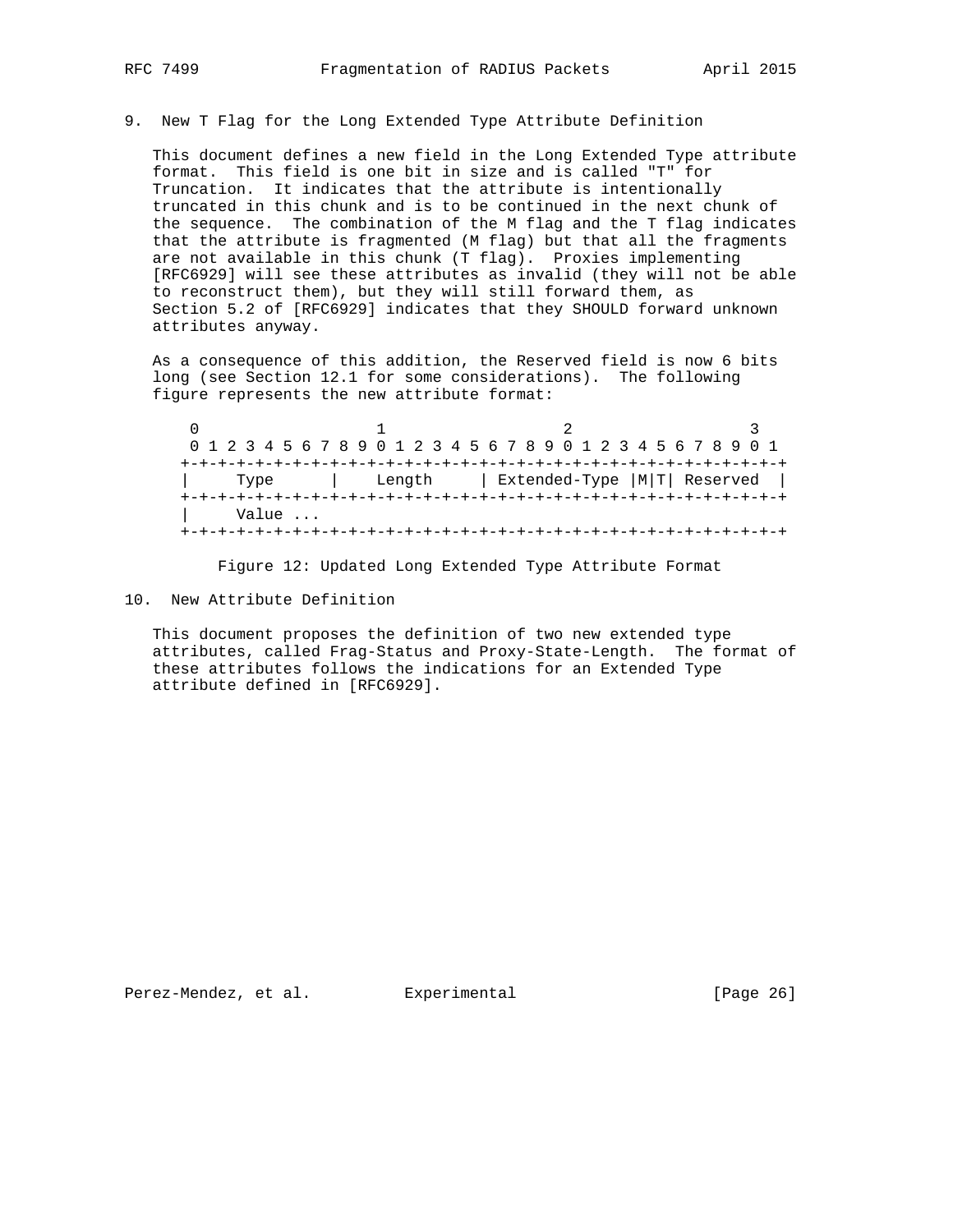This attribute is used for fragmentation signaling, and its meaning depends on the code value transported within it. The following figure represents the format of the Frag-Status attribute:

 $0$  1 2 3 0 1 2 3 4 5 6 7 8 9 0 1 2 3 4 5 6 7 8 9 0 1 2 3 4 5 6 7 8 9 0 1 +-+-+-+-+-+-+-+-+-+-+-+-+-+-+-+-+-+-+-+-+-+-+-+-+-+-+-+-+-+-+-+-+ | Type | Length | Extended-Type | Code +-+-+-+-+-+-+-+-+-+-+-+-+-+-+-+-+-+-+-+-+-+-+-+-+-+-+-+-+-+-+-+-+ Code (cont) | +-+-+-+-+-+-+-+-+-+-+-+-+-+-+-+-+-+-+-+-+-+-+-+-+

Figure 13: Frag-Status Format

Type

241

Length

7

Extended-Type

1

Code

 4 bytes. Integer indicating the code. The values defined in this specification are:

- 0 Reserved
- 1 Fragmentation-Supported
- 2 More-Data-Pending
- 3 More-Data-Request

 This attribute MAY be present in Access-Request, Access-Challenge, and Access-Accept packets. It MUST NOT be included in Access-Reject packets. RADIUS Clients supporting this specification MUST include a Frag-Status = Fragmentation-Supported attribute in the first Access-Request sent to the RADIUS Server, in order to indicate that they would accept fragmented data from the server.

Perez-Mendez, et al. Experimental [Page 27]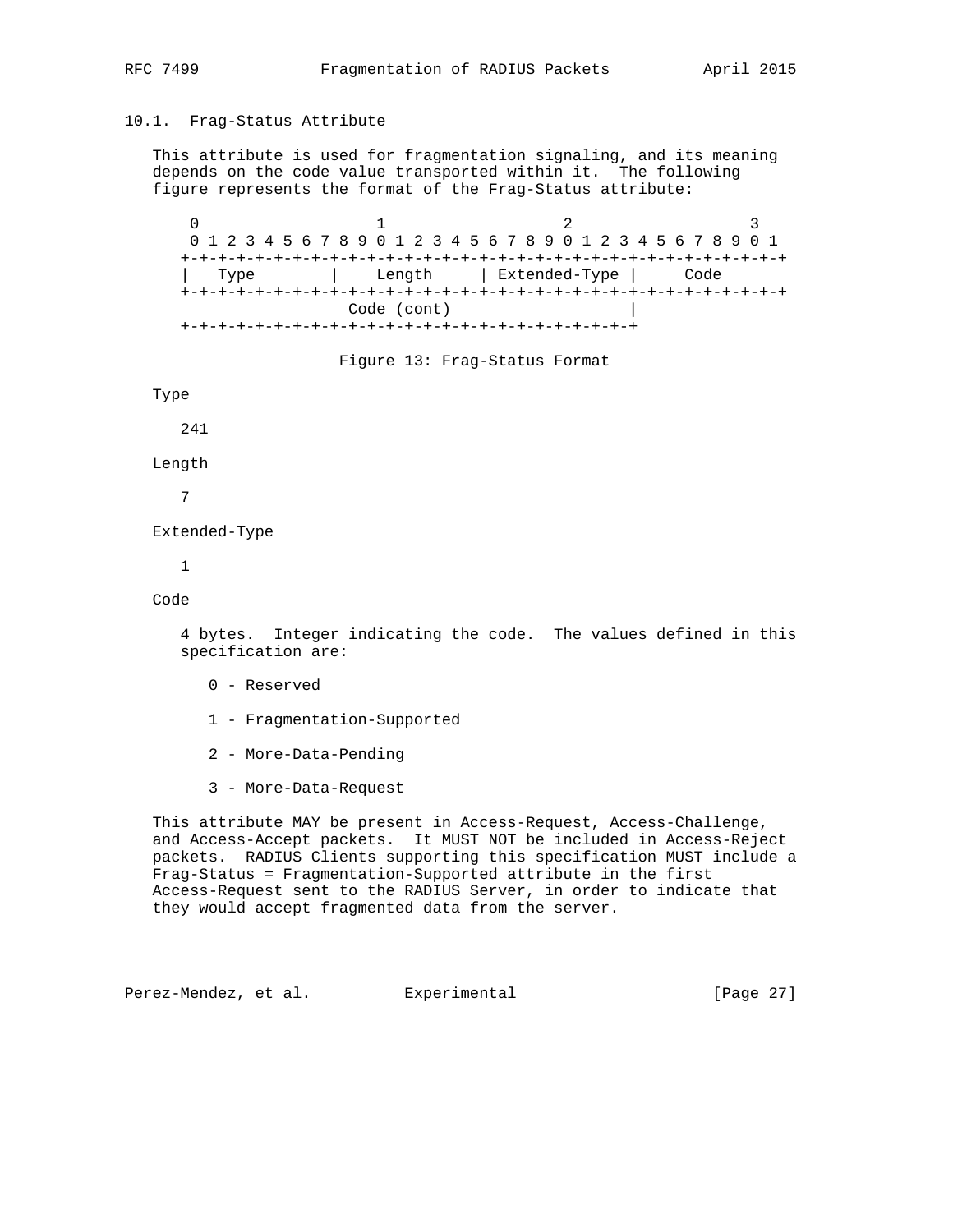## 10.2. Proxy-State-Length Attribute

 This attribute indicates to the RADIUS Client the length of the Proxy-State attributes received by the RADIUS Server. This information is useful for adjusting the length of the chunks sent by the RADIUS Client. The format of this Proxy-State-Length attribute is as follows:

0  $1$  2 3 0 1 2 3 4 5 6 7 8 9 0 1 2 3 4 5 6 7 8 9 0 1 2 3 4 5 6 7 8 9 0 1 +-+-+-+-+-+-+-+-+-+-+-+-+-+-+-+-+-+-+-+-+-+-+-+-+-+-+-+-+-+-+-+-+ | Type | Length | Extended-Type | Value +-+-+-+-+-+-+-+-+-+-+-+-+-+-+-+-+-+-+-+-+-+-+-+-+-+-+-+-+-+-+-+-+ Value (cont) | +-+-+-+-+-+-+-+-+-+-+-+-+-+-+-+-+-+-+-+-+-+-+-+-+

Figure 14: Proxy-State-Length Format

#### Type

241

Length

7

Extended-Type

2

Value

 4 bytes. Total length (in bytes) of received Proxy-State attributes (including headers). As the RADIUS Length field cannot take values over 4096 bytes, values of Proxy-State-Length MUST be less than that maximum length.

 This attribute MAY be present in Access-Challenge and Access-Accept packets. It MUST NOT be included in Access-Request or Access-Reject packets.

Perez-Mendez, et al. Experimental [Page 28]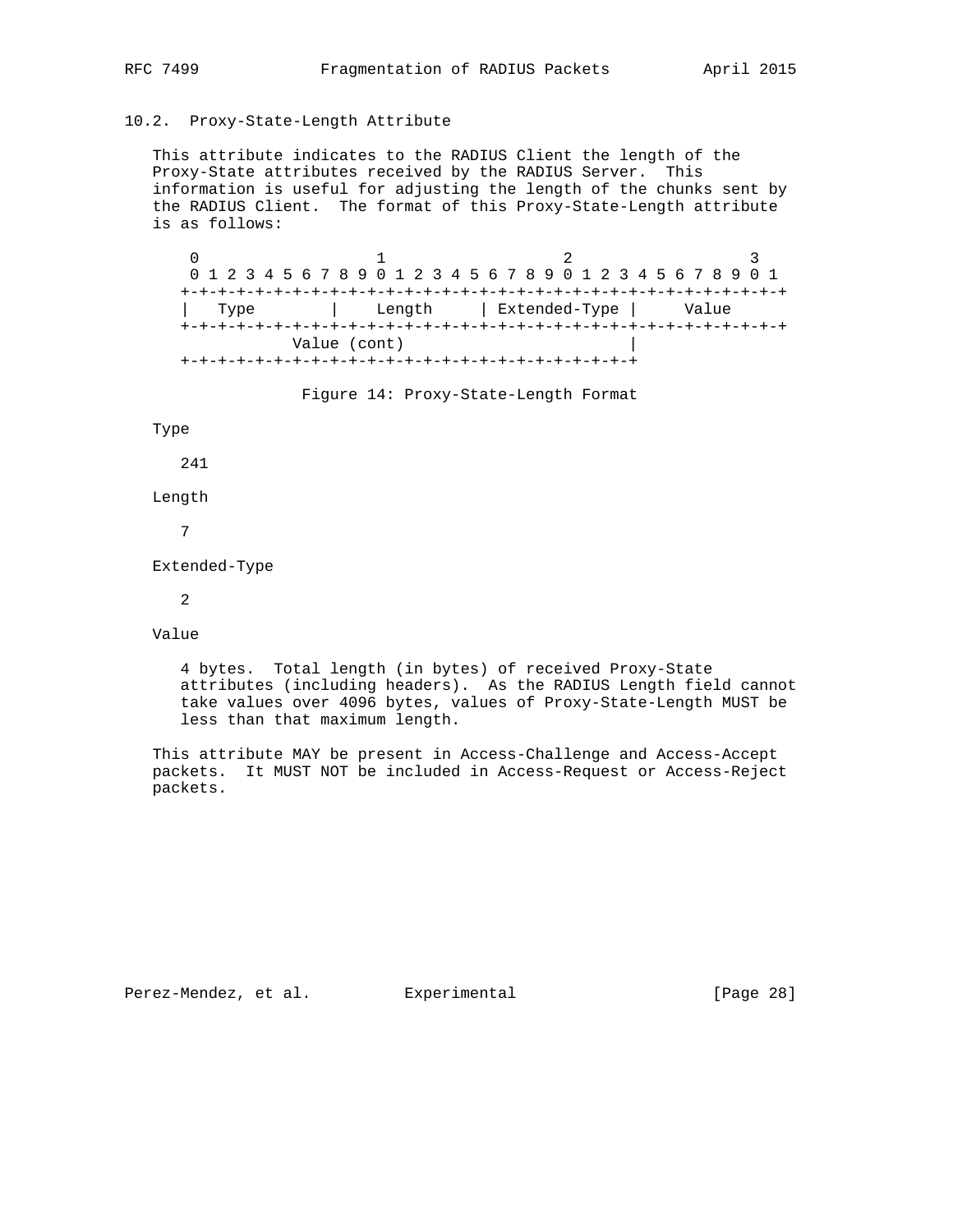# 10.3. Table of Attributes

 The following table shows the different attributes defined in this document, along with the types of RADIUS packets in which they can be present.

|                    | Type of Packet<br>-----+-----+----+----- |  |  |                                |
|--------------------|------------------------------------------|--|--|--------------------------------|
| Attribute Name     |                                          |  |  | $\text{Re}q$   Acc   Rej   Cha |
| Fraq-Status        |                                          |  |  |                                |
| Proxy-State-Length |                                          |  |  |                                |

## 11. Operation with Proxies

 The fragmentation mechanism defined above is designed to be transparent to legacy proxies, as long as they do not want to modify any fragmented attribute. Nevertheless, updated proxies supporting this specification can even modify fragmented attributes.

## 11.1. Legacy Proxies

 As every chunk is indeed a RADIUS packet, legacy proxies treat them as they would the rest of the packets, routing them to their destination. Proxies can introduce Proxy-State attributes into Access-Request packets, even if they are indeed chunks. This will not affect how fragmentation is managed. The RADIUS Server will include all the received Proxy-State attributes in the generated response, as described in [RFC2865]. Hence, proxies do not distinguish between a regular RADIUS packet and a chunk.

## 11.2. Updated Proxies

 Updated proxies can interact with RADIUS Clients and Servers in order to obtain the complete large packet before starting to forward it. In this way, proxies can manipulate (modify and/or remove) any attribute of the packet or introduce new attributes, without worrying about crossing the boundaries of the chunk size. Once the manipulated packet is ready, it is sent to the original destination using the fragmentation mechanism (if required). The example in Figure 15 shows how an updated proxy interacts with the RADIUS Client to (1) obtain a large Access-Request packet and (2) modify an attribute, resulting in an even larger packet. The proxy then interacts with the RADIUS Server to complete the transmission of the modified packet, as shown in Figure 16.

Perez-Mendez, et al. Experimental [Page 29]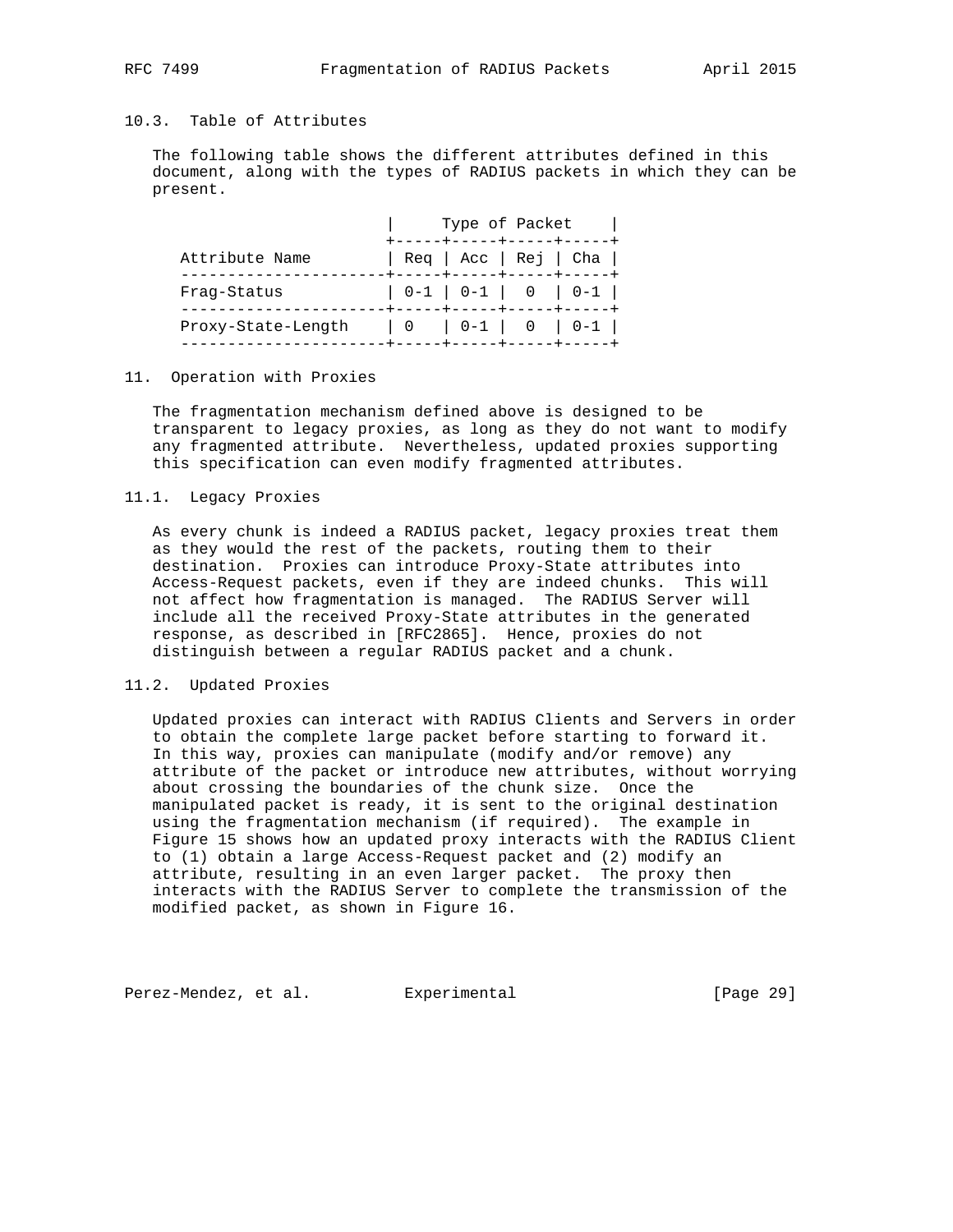+-+-+-+-+-+ +-+-+-+-+-+ | RADIUS | | RADIUS | | Client | | Proxy | +-+-+-+-+-+ +-+-+-+-+-+ | | | Access-Request(1){User-Name,Calling-Station-Id, | | Example-Long-1[M],Example-Long-1[M], | | Example-Long-1[M],Example-Long-1[M], | | Example-Long-1[MT],Frag-Status(MDP)} | |--------------------------------------------------->| | | | Access-Challenge(1){User-Name, | | Frag-Status(MDR),State1} | |<---------------------------------------------------| | | | Access-Request(2){User-Name,State1, | Example-Long-1[M],Example-Long-1[M], | | Example-Long-1[M],Example-Long-1} | |--------------------------------------------------->| Proxy Modifies Attribute Data, Increasing Its

Figure 15: Updated Proxy Interacts with RADIUS Client

Size from 9 Fragments to 11 Fragments

Perez-Mendez, et al. Experimental [Page 30]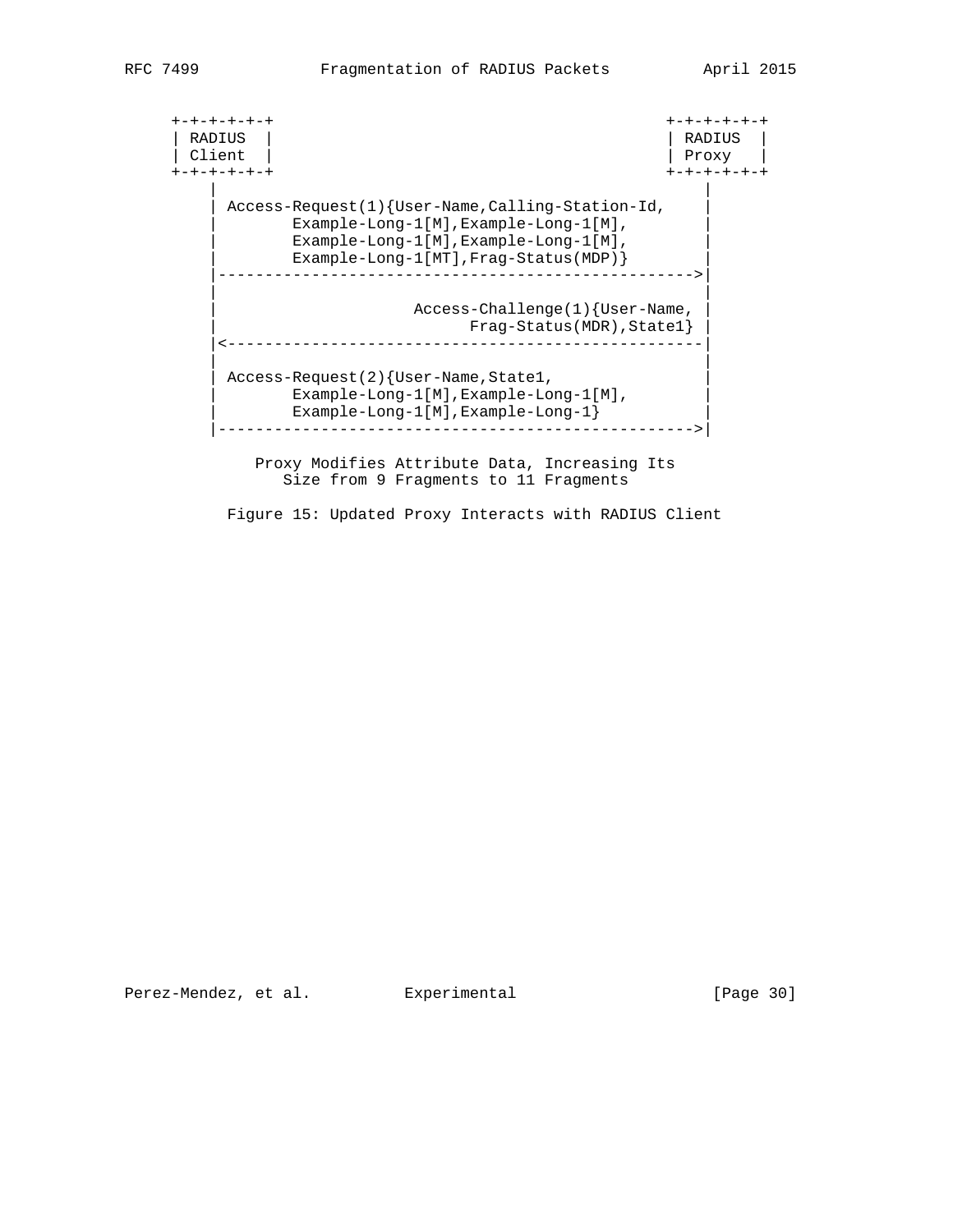+-+-+-+-+-+ +-+-+-+-+-+ | RADIUS | | RADIUS | | Proxy | Server | Server | Server | Server | Server | Server | Server | Server | Server | Server | Server | Server | Server | Server | Server | Server | Server | Server | Server | Server | Server | Server | Server | Serve +-+-+-+-+-+ +-+-+-+-+-+ | | | Access-Request(3){User-Name,Calling-Station-Id, | | Example-Long-1[M],Example-Long-1[M], | | Example-Long-1[M],Example-Long-1[M], | | Example-Long-1[MT],Frag-Status(MDP)} | |--------------------------------------------------->| | | | Access-Challenge(1){User-Name, | | Frag-Status(MDR),State2} | |<---------------------------------------------------| | | Access-Request(4){User-Name,State2, | Example-Long-1[M],Example-Long-1[M], | | Example-Long-1[M],Example-Long-1[M], | | Example-Long-1[MT],Frag-Status(MDP)} | |--------------------------------------------------->| | | | Access-Challenge(1){User-Name, | | Frag-Status(MDR),State3} | |<---------------------------------------------------| | | | Access-Request(5){User-Name,State3,Example-Long-1} | |--------------------------------------------------->|

Figure 16: Updated Proxy Interacts with RADIUS Server

## 12. General Considerations

## 12.1. T Flag

 As described in Section 9, this document modifies the definition of the Reserved field of the Long Extended Type attribute [RFC6929] by allocating an additional flag called the T flag. The meaning and position of this flag are defined in this document, and nowhere else. This might cause an issue if subsequent specifications want to allocate a new flag as well, as there would be no direct way for them to know which parts of the Reserved field have already been defined.

 An immediate and reasonable solution for this issue would be declaring that this RFC updates [RFC6929]. In this way, [RFC6929] would include an "Updated by" clause that will point readers to this document. Another alternative would be creating an IANA registry for

Perez-Mendez, et al. Experimental [Page 31]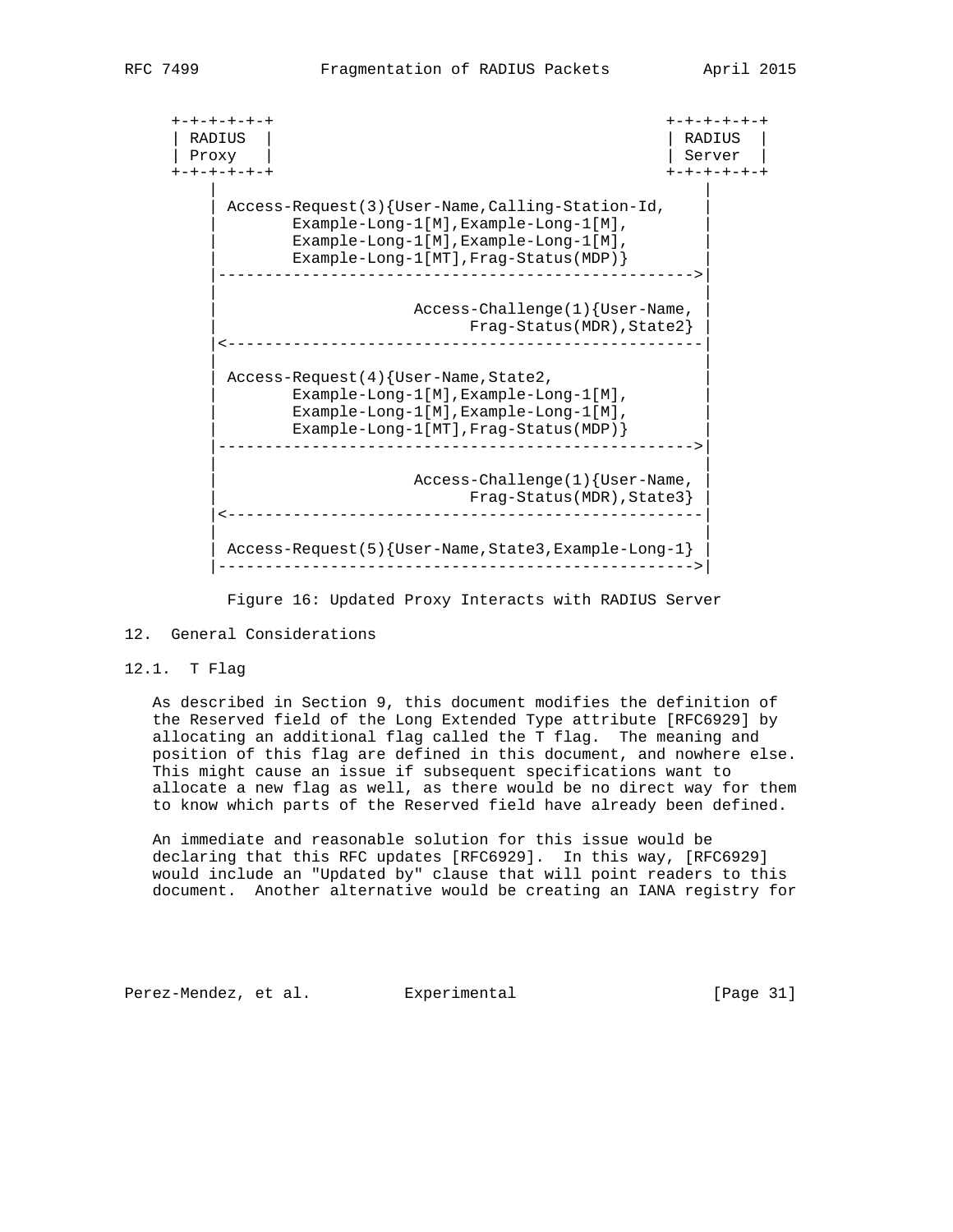the Reserved field. However, the RADIUS Extensions (RADEXT) working group thinks that would be overkill, as a large number of specifications extending that field are not expected.

 In the end, the proposed solution is that this experimental RFC should not update RFC 6929. Instead, we rely on the collective mind of the working group to remember that this T flag is being used as specified by this Experimental document. If the experiment is successful, the T flag will be properly assigned.

## 12.2. Violation of RFC 2865

 Section 5.1 indicates that all authorization and authentication handling will be postponed until all the chunks have been received. This postponement also applies to the verification that the Access-Request packet contains some kind of authentication attribute (e.g., User-Password, CHAP-Password, State, or other future attribute), as required by [RFC2865]. This checking will therefore be delayed until the original large packet has been rebuilt, as some of the chunks may not contain any of them.

 The authors acknowledge that this specification violates the "MUST" requirement of [RFC2865], Section 4.1 that states that "An Access-Request MUST contain either a User-Password or a CHAP-Password or a State." We note that a proxy that enforces that requirement would be unable to support future RADIUS authentication extensions. Extensions to the protocol would therefore be impossible to deploy. All known implementations have chosen the philosophy of "be liberal in what you accept." That is, they accept traffic that violates the requirement of [RFC2865], Section 4.1. We therefore expect to see no operational issues with this specification. After we gain more operational experience with this specification, it can be reissued as a Standards Track document and can update [RFC2865].

#### 12.3. Proxying Based on User-Name

 This proposal assumes that legacy proxies base their routing decisions on the value of the User-Name attribute. For this reason, every packet sent from the RADIUS Client to the RADIUS Server (either chunks or requests for more chunks) MUST contain a User-Name attribute.

Perez-Mendez, et al. Experimental [Page 32]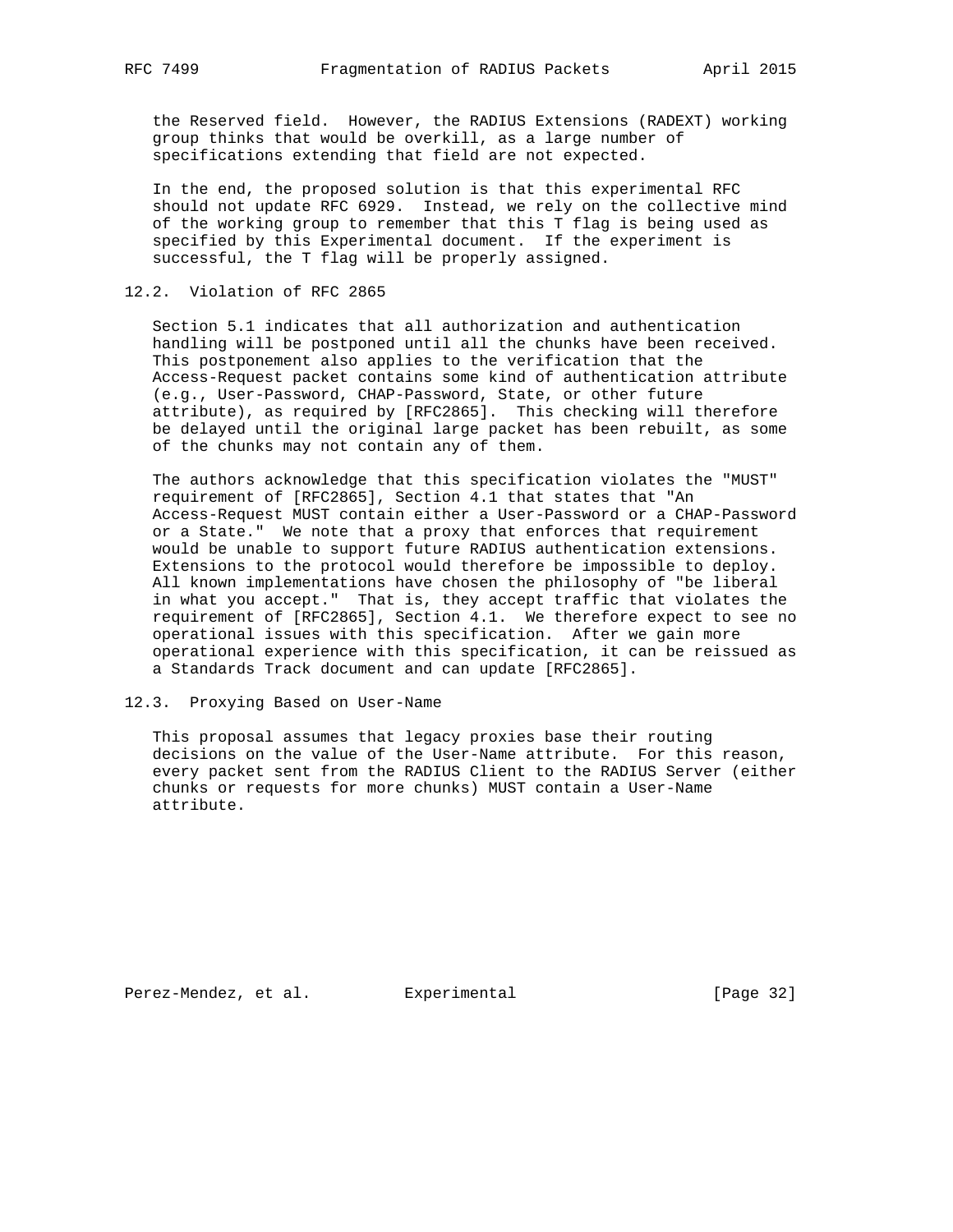#### 12.4. Transport Behavior

 This proposal does not modify the way RADIUS interacts with the underlying transport (UDP). That is, RADIUS keeps following a lock-step behavior that requires receiving an explicit acknowledgement for each chunk sent. Hence, bursts of traffic that could congest links between peers are not an issue.

 Another benefit of the lock-step nature of RADIUS is that there are no security issues with overlapping fragments. Each chunk simply has a length, with no Fragment Offset field as with IPv4. The order of the fragments is determined by the order in which they are received. There is no ambiguity about the size or placement of each chunk, and therefore no security issues associated with overlapping chunks.

## 13. Security Considerations

 As noted in many earlier specifications ([RFC5080], [RFC6158], etc.), RADIUS security is problematic. This specification changes nothing related to the security of the RADIUS protocol. It requires that all Access-Request packets associated with fragmentation are authenticated using the existing Message-Authenticator attribute. This signature prevents forging and replay, to the limits of the existing security.

 The ability to send bulk data from one party to another creates new security considerations. RADIUS Clients and Servers may have to store large amounts of data per session. The amount of this data can be significant, leading to the potential for resource exhaustion. We therefore suggest that implementations limit the amount of bulk data stored per session. The exact method for this limitation is implementation-specific. Section 7 gives some indications of what could be reasonable limits.

 The bulk data can often be pushed off to storage methods other than the memory of the RADIUS implementation. For example, it can be stored in an external database or in files. This approach mitigates the resource exhaustion issue, as RADIUS Servers today already store large amounts of accounting data.

Perez-Mendez, et al. Experimental [Page 33]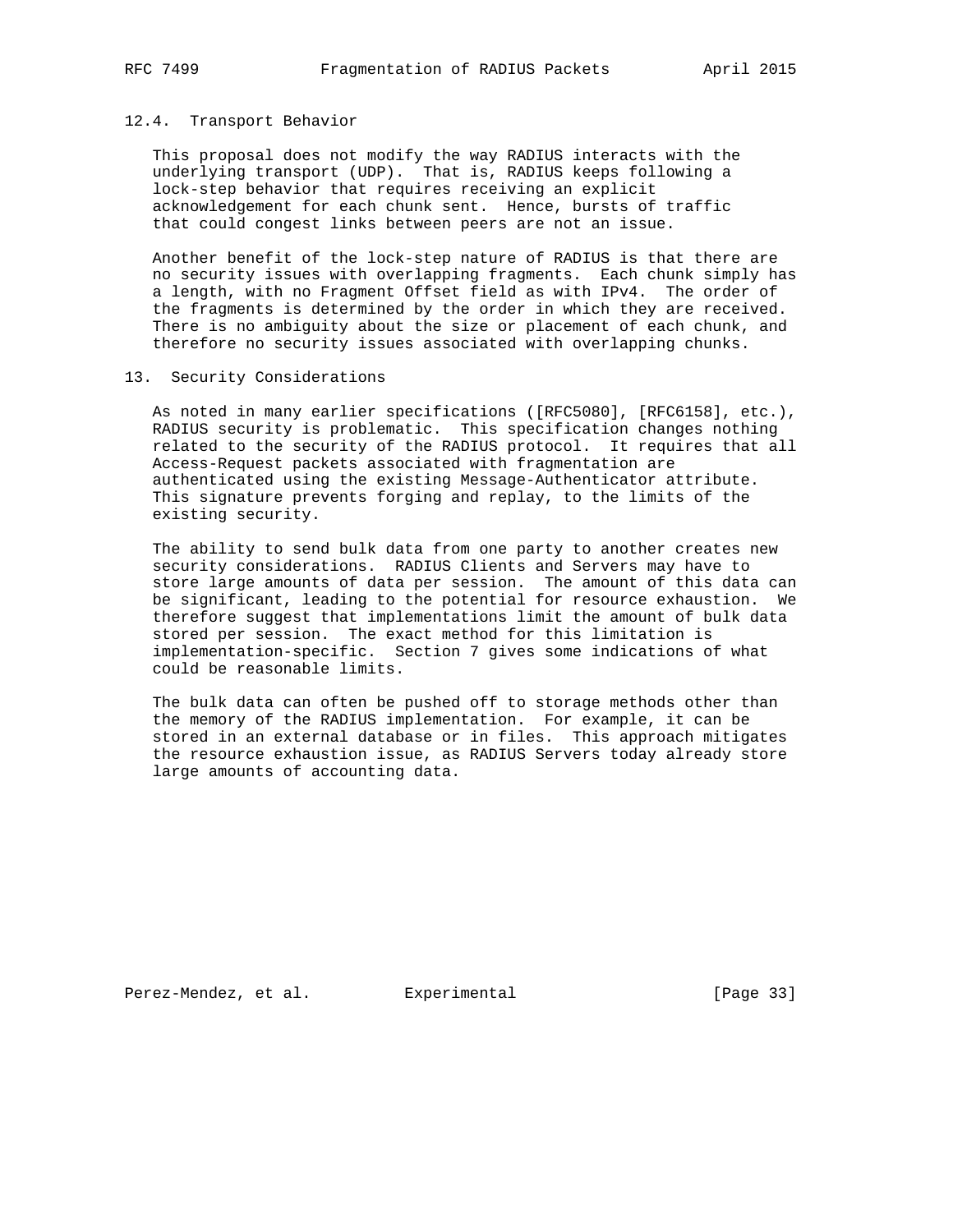## 14. IANA Considerations

 The Internet Assigned Numbers Authority (IANA) has registered the Attribute Types and Attribute Values defined in this document in the RADIUS namespaces as described in the "IANA Considerations" section of [RFC3575], in accordance with BCP 26 [RFC5226]. For RADIUS packets, attributes, and registries created by this document, IANA has updated <http://www.iana.org/assignments/radius-types> accordingly.

 In particular, this document defines two new RADIUS attributes, entitled "Frag-Status" (value 241.1) and "Proxy-State-Length" (value 241.2), which have been allocated from the short extended space as described in [RFC6929]:

| Type  | Name               | Length Meaning                  |
|-------|--------------------|---------------------------------|
|       |                    |                                 |
| 241.1 | Fraq-Status        | Signals fragmentation           |
| 241.2 | Proxy-State-Length | Indicates the length of the     |
|       |                    | received Proxy-State attributes |

 The Frag-Status attribute also defines an 8-bit "Code" field, for which IANA has created and now maintains a new sub-registry entitled "Code Values for RADIUS Attribute 241.1, Frag-Status". Initial values for the RADIUS Frag-Status "Code" registry are given below; future assignments are to be made through "RFC Required" [RFC5226]. Assignments consist of a Frag-Status "Code" name and its associated value.

| Value     | Frag-Status Code Name   | Definition       |  |
|-----------|-------------------------|------------------|--|
|           |                         |                  |  |
| 0         | Reserved                | See Section 10.1 |  |
| 1         | Fragmentation-Supported | See Section 10.1 |  |
| 2         | More-Data-Pending       | See Section 10.1 |  |
| 3         | More-Data-Request       | See Section 10.1 |  |
| $4 - 255$ | Unassigned              |                  |  |

 Additionally, IANA has allocated a new Service-Type value for "Additional-Authorization".

| Value | Service Type Value       | Definition      |
|-------|--------------------------|-----------------|
|       |                          |                 |
| 1 Q   | Additional-Authorization | See Section 5.1 |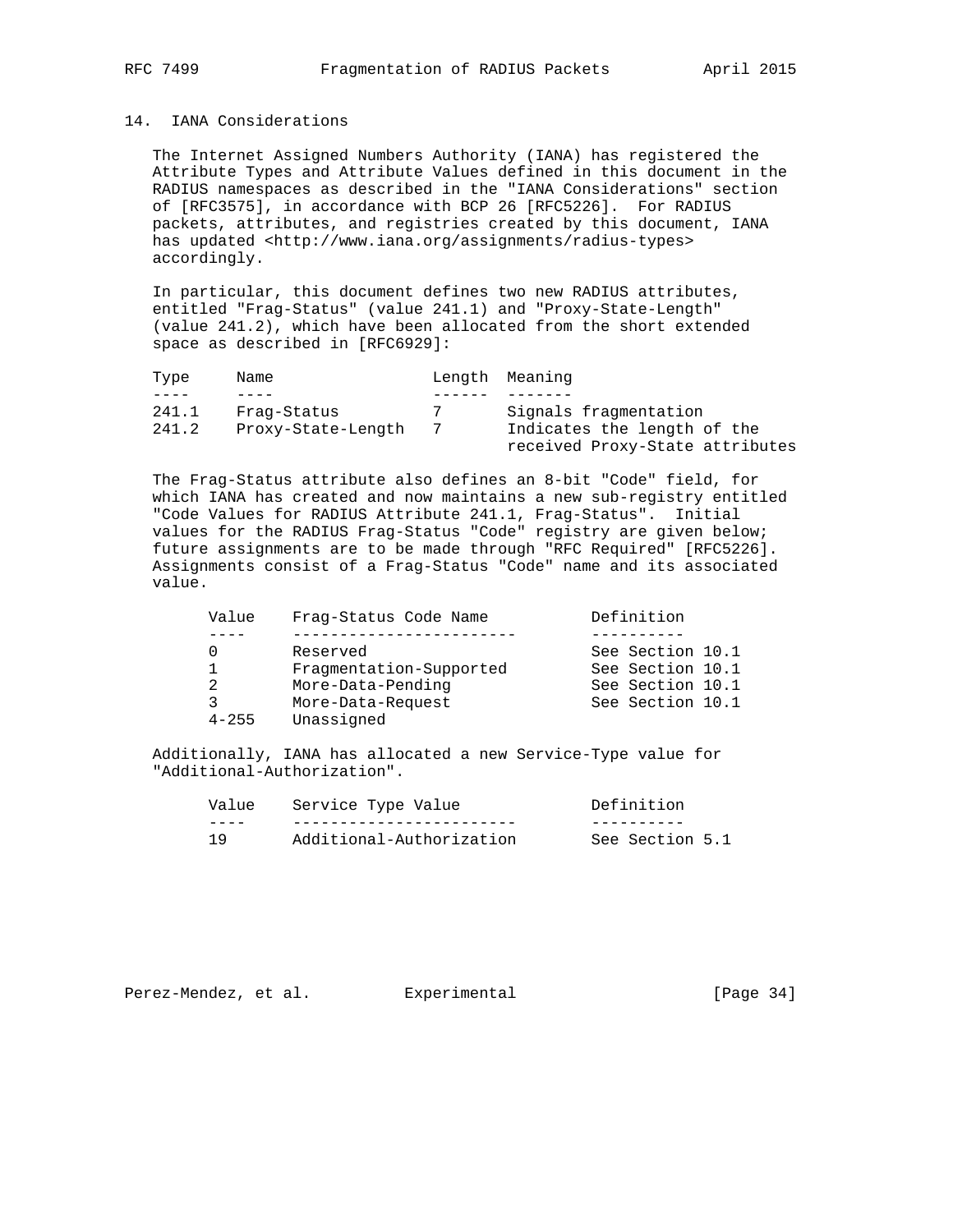## 15. References

- 15.1. Normative References
	- [RFC2119] Bradner, S., "Key words for use in RFCs to Indicate Requirement Levels", BCP 14, RFC 2119, March 1997, <http://www.rfc-editor.org/info/rfc2119>.
	- [RFC2865] Rigney, C., Willens, S., Rubens, A., and W. Simpson, "Remote Authentication Dial In User Service (RADIUS)", RFC 2865, June 2000, <http://www.rfc-editor.org/ info/rfc2865>.
	- [RFC3575] Aboba, B., "IANA Considerations for RADIUS (Remote Authentication Dial In User Service)", RFC 3575, July 2003, <http://www.rfc-editor.org/info/rfc3575>.
	- [RFC5226] Narten, T. and H. Alvestrand, "Guidelines for Writing an IANA Considerations Section in RFCs", BCP 26, RFC 5226, May 2008, <http://www.rfc-editor.org/info/rfc5226>.
	- [RFC6158] DeKok, A., Ed., and G. Weber, "RADIUS Design Guidelines", BCP 158, RFC 6158, March 2011, <http://www.rfc-editor.org/info/rfc6158>.
	- [RFC6929] DeKok, A. and A. Lior, "Remote Authentication Dial In User Service (RADIUS) Protocol Extensions", RFC 6929, April 2013, <http://www.rfc-editor.org/info/rfc6929>.
- 15.2. Informative References
	- [ABFAB-Arch]

 Howlett, J., Hartman, S., Tschofenig, H., Lear, E., and J. Schaad, "Application Bridging for Federated Access Beyond Web (ABFAB) Architecture", Work in Progress, draft-ietf-abfab-arch-13, July 2014.

- [RADIUS-Larger-Pkts] Hartman, S., "Larger Packets for RADIUS over TCP", Work in Progress, draft-ietf-radext-bigger-packets-03, March 2015.
- [RFC2866] Rigney, C., "RADIUS Accounting", RFC 2866, June 2000, <http://www.rfc-editor.org/info/rfc2866>.
- [RFC3579] Aboba, B. and P. Calhoun, "RADIUS (Remote Authentication Dial In User Service) Support For Extensible Authentication Protocol (EAP)", RFC 3579, September 2003, <http://www.rfc-editor.org/info/rfc3579>.

Perez-Mendez, et al. Experimental extending the same series of the series of the series and series and series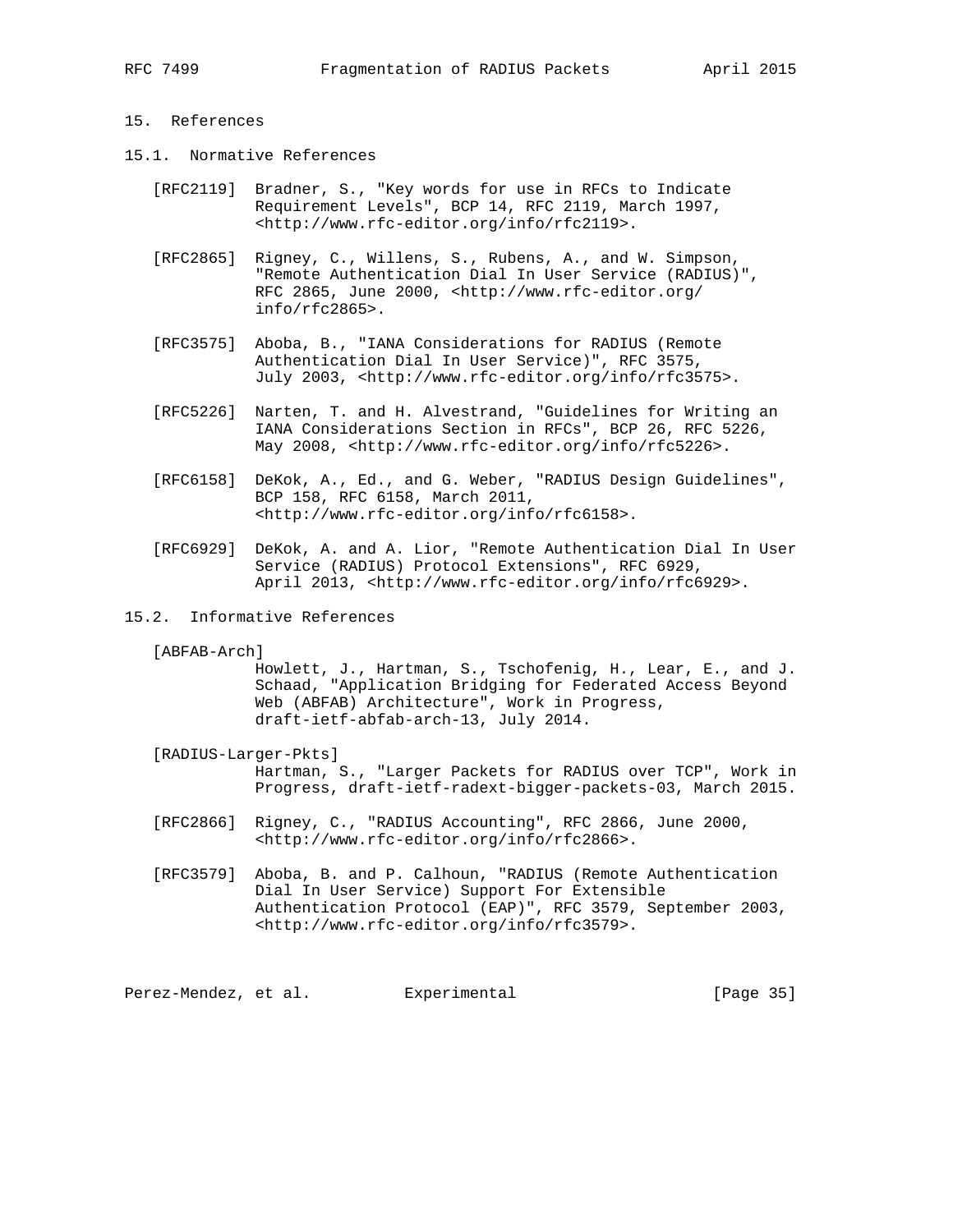- [RFC4849] Congdon, P., Sanchez, M., and B. Aboba, "RADIUS Filter Rule Attribute", RFC 4849, April 2007, <http://www.rfc-editor.org/info/rfc4849>.
- [RFC5080] Nelson, D. and A. DeKok, "Common Remote Authentication Dial In User Service (RADIUS) Implementation Issues and Suggested Fixes", RFC 5080, December 2007, <http://www.rfc-editor.org/info/rfc5080>.
- [RFC5176] Chiba, M., Dommety, G., Eklund, M., Mitton, D., and B. Aboba, "Dynamic Authorization Extensions to Remote Authentication Dial In User Service (RADIUS)", RFC 5176, January 2008, <http://www.rfc-editor.org/info/rfc5176>.

[SAML-RADIUS]

 Howlett, J., Hartman, S., and A. Perez-Mendez, Ed., "A RADIUS Attribute, Binding, Profiles, Name Identifier Format, and Confirmation Methods for SAML", Work in Progress, draft-ietf-abfab-aaa-saml-10, February 2015.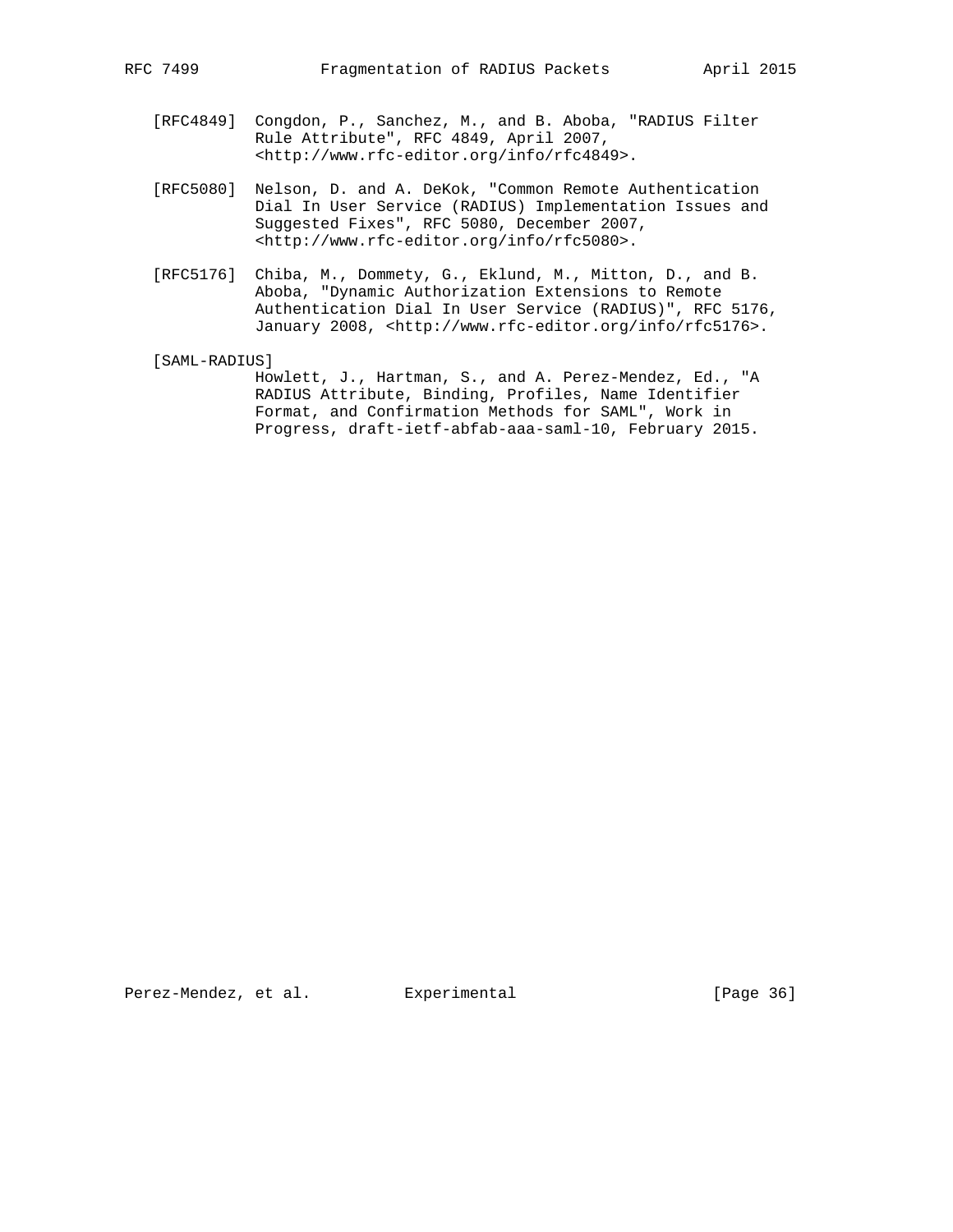Acknowledgements

 The authors would like to thank the members of the RADEXT working group who have contributed to the development of this specification by either participating in the discussions on the mailing lists or sending comments about our RFC.

 The authors also thank David Cuenca (University of Murcia) for implementing a proof-of-concept implementation of this RFC that has been useful to improve the quality of the specification.

 This work has been partly funded by the GEANT GN3+ SA5 and CLASSe (<http://www.um.es/classe/>) projects.

Authors' Addresses

 Alejandro Perez-Mendez (editor) University of Murcia Campus de Espinardo S/N, Faculty of Computer Science Murcia 30100 Spain

 Phone: +34 868 88 46 44 EMail: alex@um.es

 Rafa Marin-Lopez University of Murcia Campus de Espinardo S/N, Faculty of Computer Science Murcia 30100 Spain

 Phone: +34 868 88 85 01 EMail: rafa@um.es

 Fernando Pereniguez-Garcia University of Murcia Campus de Espinardo S/N, Faculty of Computer Science Murcia 30100 Spain

 Phone: +34 868 88 78 82 EMail: pereniguez@um.es